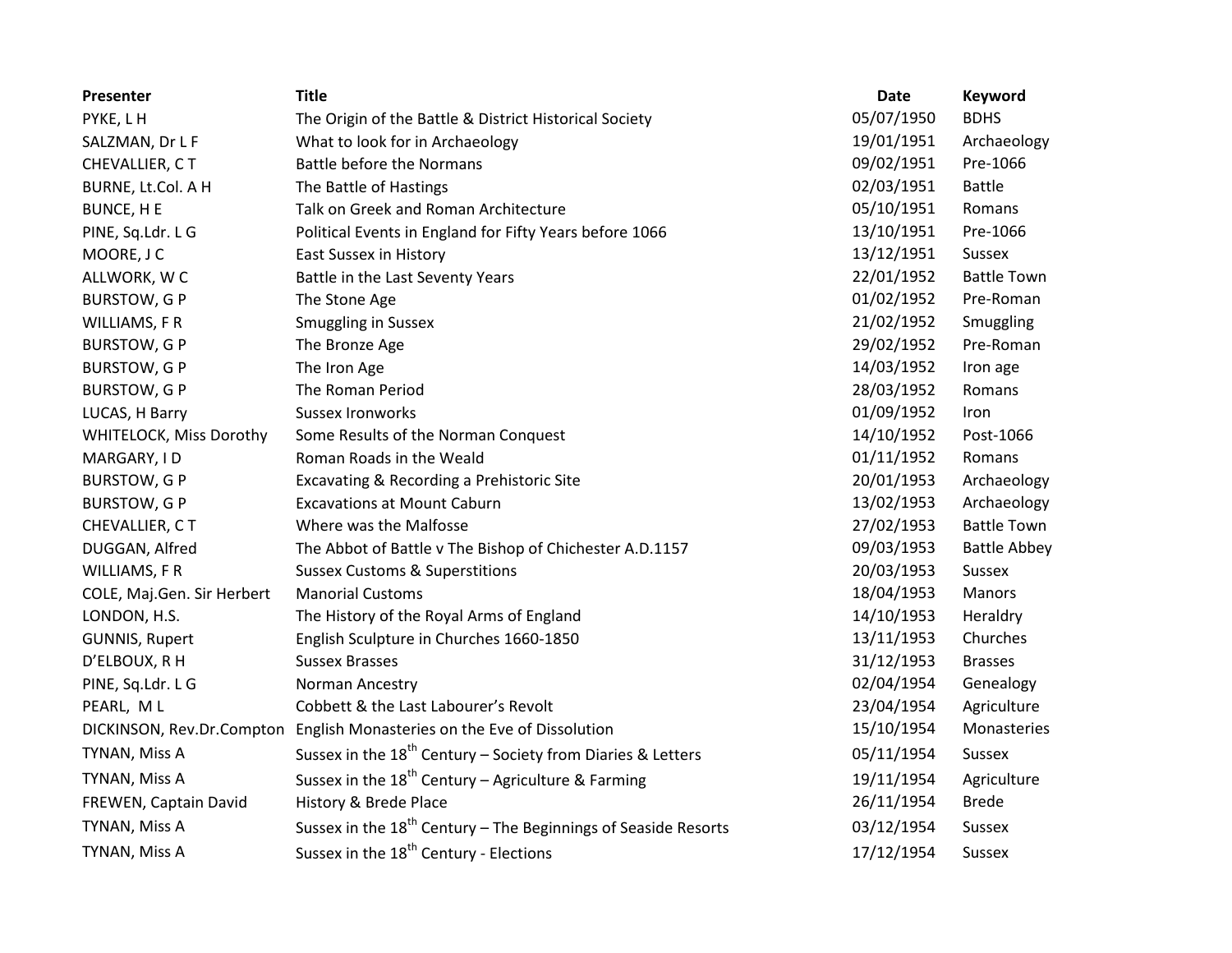| THORNE, Sir John     | Something About Sedlescombe; from Earliest Times to Domesday | 14/01/1955 | Sedlescombe        |
|----------------------|--------------------------------------------------------------|------------|--------------------|
| <b>BURSTOW, GW</b>   | The Recognition of Archaeological Sites                      | 11/02/1955 | Archaeology        |
| <b>BURSTOW, GW</b>   | <b>Recognising Ancient Pottery</b>                           | 25/02/1955 | Archaeology        |
| HOLDEN, E W          | The Small Shop through the Ages                              | 25/03/1955 | Trade              |
| SOUTHERN, R W        | The English Revival After the Norman Conquest                | 15/10/1955 | Post-1066          |
| WELCH, Sir Gordon    | <b>Sussex Place Names</b>                                    | 02/12/1955 | Sussex             |
| WILLIAMS, Frank      | Old Sussex Inns & Inn-Signs                                  | 16/12/1955 | Sussex             |
| <b>BURSTOW, GW</b>   | The Muntham Court Excavations                                | 30/12/1955 | Archaeology        |
| HOLDEN, E W          | The Hangleton Excavations                                    | 06/01/1956 | Archaeology        |
| STEER, FW            | The County Record Office and the Historian                   | 20/01/1956 | Sussex             |
| LEMMON, Lt.Col. C H  | Senlac - More About the Battle                               | 17/02/1956 | <b>Battle</b>      |
| WILSON, Dr A E       | The Early Saxon Period in Sussex                             | 09/03/1956 | Anglo-Saxon        |
| THORNE, Sir John     | More About Sedlescombe                                       | 23/03/1956 | Sedlescombe        |
| HUTTON, D Graham     | Anglo Saxon Influences with Us Yet                           | 12/10/1956 | Anglo-Saxon        |
| WILSON, A (the late) | <b>Great Grandfather's News</b>                              | 16/11/1956 | General            |
| LEMMON, Lt.Col. C H  | Anglo-Norman, Our Father Tongue                              | 30/11/1956 | Post-1066          |
| MAINWARING BAINES, J | Sussex                                                       | 14/12/1956 | Sussex             |
| POWELL, Miss M J     | Shepherd's Bells, Crooks & Round Smocks                      | 25/01/1957 | Agriculture        |
| <b>BURSTOW, GP</b>   | Three Years Excavations at Muntham Court                     | 08/02/1957 | Archaeology        |
| PYKE, LH             | Old Photographs of Battle & What They Recall                 | 22/02/1957 | <b>Battle Town</b> |
| WILLIAMS, Raymond    | The Place of the Historical Novel in History                 | 16/10/1957 | Writing            |
| WINTER, HT           | Kipling & Sussex                                             | 01/11/1957 | Kipling            |
| MASTERS, Mrs E G C   | The Political & Religious Background                         | 15/11/1957 | General            |
| MASTERS, Mrs E G C   | The Countryside and Its Problems                             | 29/11/1957 | Agriculture        |
| WILSON, Dr A E       | The Late Saxon Period in Sussex                              | 13/12/1957 | Anglo-Saxon        |
| MASTERS, Mrs E G C   | Trade, Industry & Discovery                                  | 10/01/1958 | Trade              |
| MASTERS, Mrs E G C   | <b>Education &amp; Home Life</b>                             | 24/01/1958 | Education          |
| POWELL, Miss M J     | Doves & Dovecots from Roman Times                            | 21/02/1958 | Romans             |
| WILSON, Dr A E       | The Late Saxon Period in Sussex - Part 2                     | 07/03/1958 | Anglo-Saxon        |
| ROWSELL, RTG         | <b>Literary Associations of Sussex</b>                       | 21/03/1958 | Writers            |
| GIBBS-SMITH, CH      | The Bayeux Tapestry                                          | 14/10/1958 | Bayeux             |
| WAILES, RD           | <b>Sussex Windmills</b>                                      | 07/11/1958 | Windmills          |
| LEMMON, Lt.Col. C H  | <b>Battle Powder</b>                                         | 12/12/1958 | Gunpowder          |
| LEMMON, Lt.Col. C H  | The Two Standard Hills                                       | 31/12/1958 | <b>Battle</b>      |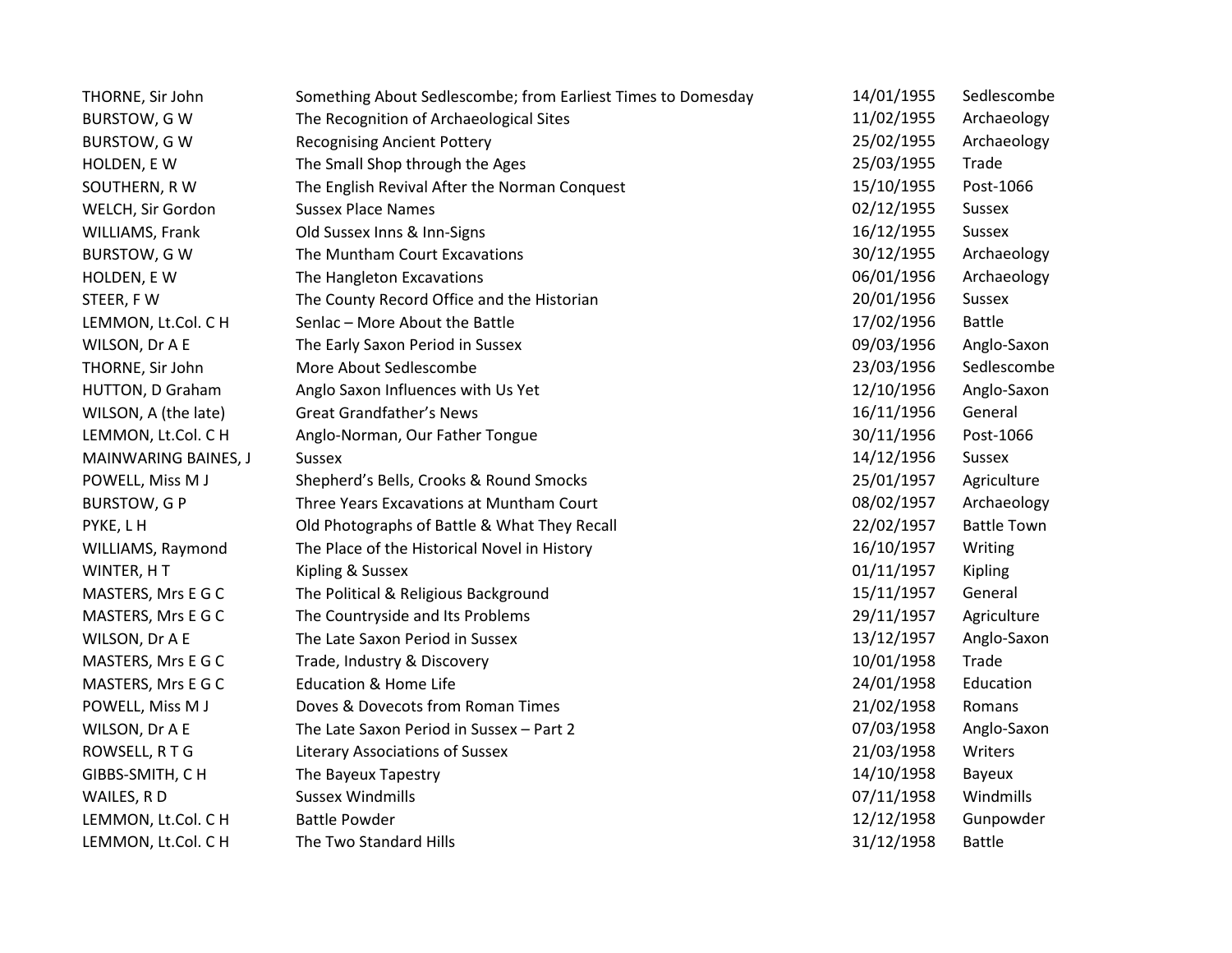| MAINWARING BAINES, J        | Hastings in 1959                                                           | 06/02/1959 | Hastings             |
|-----------------------------|----------------------------------------------------------------------------|------------|----------------------|
| CHEVALLIER, CT              | <b>Battle Before the Romans</b>                                            | 20/02/1959 | Pre-Roman            |
| KNIGHT, Sir Henry           | Horseless Carriages in East Sussex 1832-1909                               | 06/03/1959 | Sussex               |
| CHEVALLIER, CT              | Battle Before the Romans - Part 2                                          | 20/03/1959 | Pre-Roman            |
| JONES, Rev. W Edward        | <b>Battle in Brecon</b>                                                    | 16/10/1959 | <b>Battle Abbey</b>  |
| DYER, Major W H             | <b>Smuggling in Sussex</b>                                                 | 27/11/1959 | Smuggling            |
| LEMMON, Lt.Col. C H         | East Sussex under Threat of French Invasion                                | 08/01/1960 | Napolean             |
| HARRISON, Lt.Com. G W R     | <b>Early Heraldry</b>                                                      | 22/01/1960 | Heraldry             |
| WOOLEY, Dr R van der Riet   | The History of the Royal Greenwich Observatory                             | 05/02/1960 | Astronomy            |
| CHEVALLIER, CT              | The Mouth of the Rother in the Middle Ages (lecturette with others)        | 14/10/1960 | Geography            |
| HILL, Lt.Col.Darrell        | The Bodiam Excavations (Lecturette with others)                            | 14/10/1960 | Archaeology          |
| LEMMON, Lt.Col. C H         | The English Army at the Battle of Hastings (lecturette with others)        | 14/10/1960 | <b>Battle</b>        |
| CHEVALLIER, CT              | The Rape of Bramber                                                        | 01/01/1961 | <b>Sussex</b>        |
| <b>WEINER, Miss Margery</b> | The French Exiles in Sussex & London 1789-1815                             | 20/01/1961 | Napolean             |
|                             | BICKERSTETH, Rev. J D also J R The Ashburnham Family and Ashburnham Church | 09/02/1961 | Ashburnham           |
| BAGLEY, Geoffrey            | Some Episodes in the History of Rye - Part 1                               | 12/02/1961 | Rye                  |
| HARRISON. Lt.Com. G W R     | Early Heraldry & the Royal Arms                                            | 17/02/1961 | Heraldry             |
| TRICKETT, HW                | The Last Labourer's Revolt                                                 | 23/02/1961 | General              |
| BAGLEY, Geoffrey            | Some Episodes in the History of Rye - Part 2                               | 26/02/1961 | Rye                  |
| HURST, J G                  | <b>Lost Medieval Villages</b>                                              | 03/03/1961 | Archaeology          |
| ANSTRUTHER, Ian             | The History of the Lambs of Beauport                                       | 17/03/1961 | <b>Beauport Park</b> |
| URRY, Dr W G                | The Normans in Kent                                                        | 13/10/1961 | Post-1066            |
| ROUND, Malcolm              | The Evolution of Landscape (especially Sussex)                             | 08/12/1961 | Landscape            |
| CAMPBELL, James             | England at War 13247-1389                                                  | 12/10/1962 | Post-1066            |
| DYER, Major W H             | <b>Historic West Sussex</b>                                                | 11/01/1963 | Sussex               |
| WILSON, Dr A E              | Pagan Saxon Sussex                                                         | 08/03/1963 | Pre-1066             |
| MacDONALD CAMPBELL, W       | History & Work of the Royal Botanic Gardens, Kew                           | 05/04/1963 | Gardens              |
| DUNLOP, Sir John            | The Story of the Rye Road - Some Thoughts on Harold's Route                | 11/10/1963 | Post-1066            |
| KNOCKER, Gr.Capt. G M       | The Heroic History of the North (Iceland & Greenland)                      | 16/10/1963 | Exploration          |
| VINALL, Miss M              | Gypsies                                                                    | 25/10/1963 | Gypsies              |
| FYFIELD, Mrs M              | <b>Medieval Sussex Crafts</b>                                              | 22/11/1963 | Sussex               |
| <b>BLACKMAN, Miss L</b>     | Dialect talk                                                               | 01/01/1964 | Sussex               |
| DYER, WH                    | Sussex Folk in Bygone Days                                                 | 24/01/1964 | Sussex               |
| DYER, WH                    | <b>Sussex Castles</b>                                                      | 14/02/1964 | Castles              |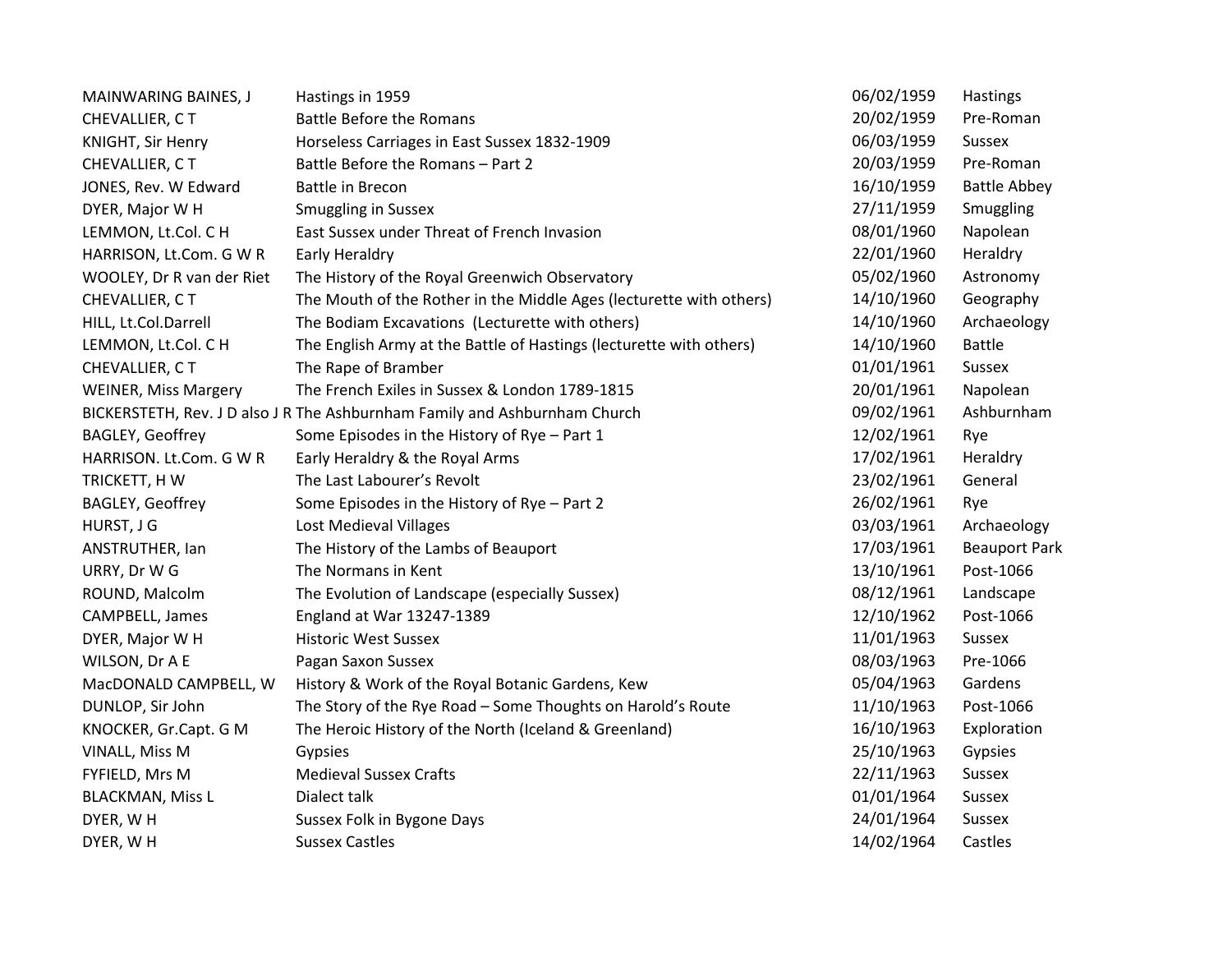| LEMMON, Lt.Col. C H          | The Battle of Lewes                                               | 11/12/1964 | Henry III           |
|------------------------------|-------------------------------------------------------------------|------------|---------------------|
| DYER, WH                     | <b>Distinctive Features of Sussex Churches</b>                    | 31/12/1964 | Churches            |
| HININGS, H E                 | <b>Sussex Iron</b>                                                | 31/12/1964 | Iron                |
| MURRAY, J C                  | <b>Romney Marsh</b>                                               | 31/12/1964 | Dungeness           |
| VINALL, Miss M               | Folklore                                                          | 01/01/1965 | General             |
| WADSWORTH, H                 | Early Irish Legend & History                                      | 08/01/1965 | Ireland             |
| <b>CATHER, Mrs Joyce</b>     | <b>Twenty Centuries of Lettering</b>                              | 26/03/1965 | Writing             |
| CAMPBELL, James              | The Naval Side of the Hundred Years' War                          | 15/10/1965 | Post-1066           |
| JOHNSON, Dr P Dunbar         | The Black Rat & the Black Death                                   | 26/11/1965 | <b>Black death</b>  |
| DYER, WH                     | <b>Sussex Before the Railways</b>                                 | 10/12/1965 | Transport           |
| LEMMON, Lt.Col. C H          | <b>Town Creep</b>                                                 | 01/01/1966 | Anglo-Saxon         |
| LEMMON, Lt.Col. C H          | How Was Harold told the Norman Army had Landed                    | 01/01/1966 | Pre-1066            |
| GATES, Major L C             | Early Railway History in Sussex & Kent                            | 07/01/1966 | Railways            |
| <b>WHITELOCK, Dr Dorothy</b> | William the Conqueror's "right" to the English Throne             | 30/09/1966 | Post-1066           |
| DOUGLAS, Prof. D C           | King William & the Norman Influence                               | 14/10/1966 | Post-1066           |
| PEARSON, Rev.K A             | The Church in England before the Norman Conquest                  | 09/12/1966 | Churches            |
| CAMPBELL, Duncan             | <b>Antique Firearms</b>                                           | 17/02/1967 | Firearms            |
| LEARMONT, Brig. D A          | The Changing Face of Battle during the last 150 years             | 03/03/1967 | <b>Battle Town</b>  |
| DYER, WH                     | <b>Sussex Inn Signs</b>                                           | 17/03/1967 | <b>Inns</b>         |
| NORWICH, Rt.Hon.Viscount     | The Norman Kingdom of Sicily                                      | 13/10/1967 | Sicily              |
| RAPER, Miss A                | Some Romney Marsh Churches                                        | 27/10/1967 | Dungeness           |
| DYER, WH                     | Old Sussex Customs & Superstitions                                | 24/11/1967 | Sussex              |
| RIDGE, Dr D                  | The Village that never was                                        | 26/01/1968 | General             |
| LOVEGROVE, Capt.R            | Winchelsea                                                        | 16/02/1968 | Winchelsea          |
| CLOUGH, AR                   | Our Saxon Heritage                                                | 08/03/1968 | Pre-1066            |
| DYER, WC                     | Distinctive Features of Sussex Churches (Lantern Slides)          | 22/03/1968 | Churches            |
| GATES, Major L.C             | The Canal Story                                                   | 05/04/1968 | Transport           |
| ASHE, Miss M A               | Parish Churches                                                   | 11/10/1968 | Churches            |
| BATE, Prof. E                | St Albans, Past & Present                                         | 06/11/1968 | St Albans           |
| LEMMON, Lt.Col. C H          | The Norwegian Invasion of 1066                                    | 31/12/1968 | Pre-1066            |
| LEARMONT, Brig. D A          | Growth of the Battle Abbey Estates from Foundation to Dissolution | 14/03/1969 | <b>Battle Abbey</b> |
| DAVIS, RHC                   | The Reign of King Stephen                                         | 11/10/1969 | King Stephen        |
| FUNNELL, Barry               | The History of St Leonards                                        | 28/11/1969 | St Leonards         |
| CHEVELLIER, CT               | The Effect of the Norman Conquest on English Local Life           | 13/12/1969 | Post-1066           |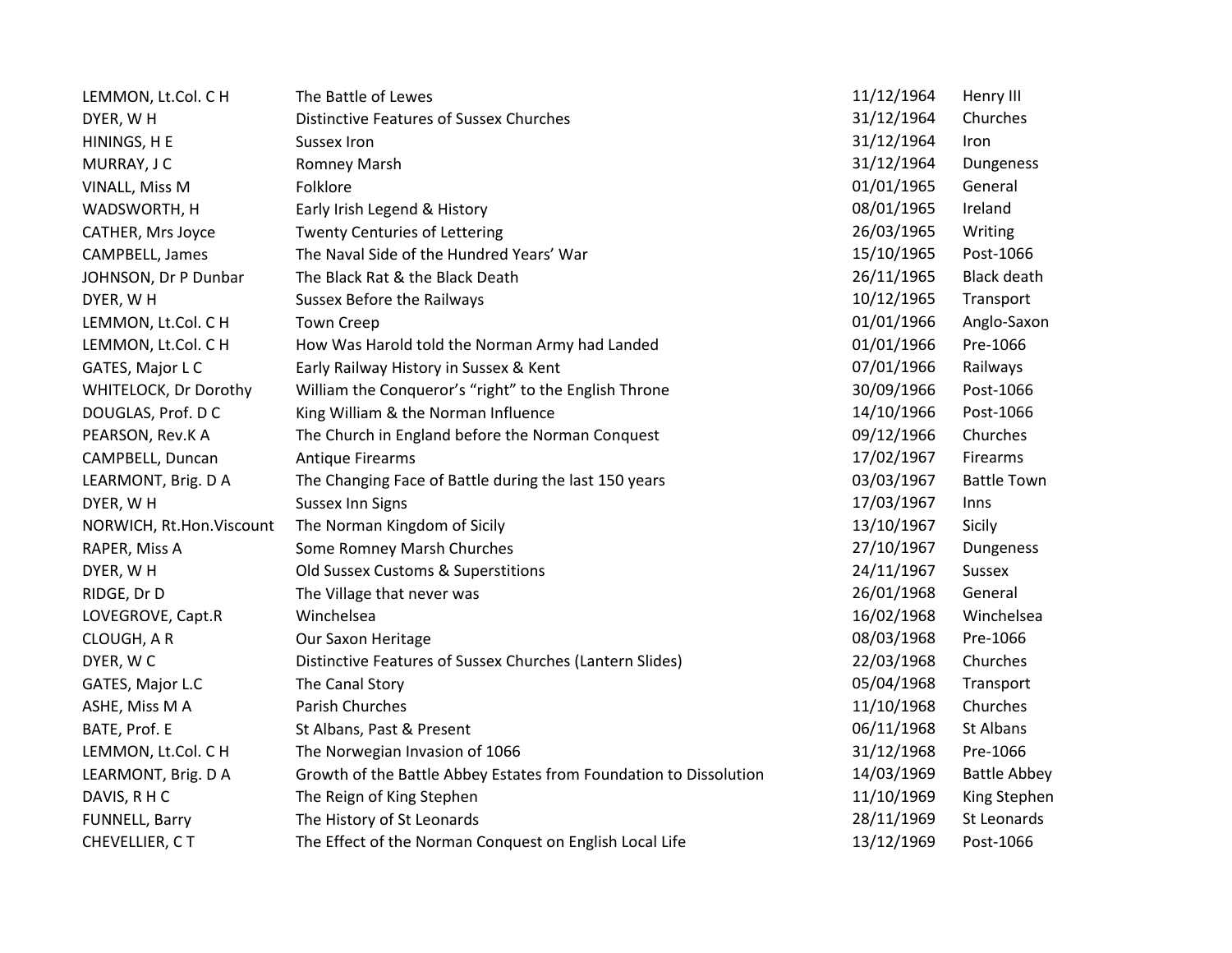| LAURIE, PS                   | The History of the Royal Observatory                                   | 16/01/1970 | Astronomy           |
|------------------------------|------------------------------------------------------------------------|------------|---------------------|
| ASH, Miss M A                | The Cuckmere Valley                                                    | 27/02/1970 | Cuckmere            |
| GATES, Major L C             | Arthur in History & Legend                                             | 10/04/1970 | King Arthur         |
| NAPIER, Col. G H C           | The Development of the Post, with special reference to Battle          | 02/10/1970 | General             |
| BARLOW, Prof. F              | <b>Edward the Confessor</b>                                            | 09/10/1970 | Pre-1066            |
| CATHER, Cap. D P             | The North Sea & German Ocean 1914-18                                   | 30/10/1970 | WWI                 |
| <b>IRELAND, Miss Phyllis</b> | The History of St Nicholas' Priory, Exeter                             | 27/11/1970 | <b>Battle Abbey</b> |
| MATTHEW, D G A               | Norman Monks in England                                                | 11/12/1970 | Post-1066           |
| LEMMON, Lt.Col. C H          | The Riddle of the Limen and the Rother                                 | 31/12/1970 | Geography           |
| MAINWARING BAINES, J         | The Amsterdam                                                          | 15/01/1971 | Shipwreck           |
| PALMER, WH                   | Scientific Aids to the Study of History                                | 29/01/1971 | General             |
| AUSTIN, B                    | The Turnpike System in Sussex                                          | 12/02/1971 | Transport           |
| UPTON, EJ                    | Turnpikes, Tollgates & Toll Houses in and Around Battle                | 26/02/1971 | Transport           |
| FRENCH, B                    | Brightling & the Hundred of Netherfield                                | 12/03/1971 | Sussex              |
| DYER, WH                     | My Sussex Scrapbook                                                    | 26/03/1971 | Sussex              |
| SEARLE, Prof.Eleanor         | The Last Years of the Conqueror's Abbey at Battle                      | 15/10/1971 | <b>Battle Abbey</b> |
| PALMER, Mrs W N              | The Administration of the Poor Law in East Sussex                      | 29/10/1971 | Poor Law            |
| LEMMON, Lt.Col.C H           | <b>Celtic Background of Some Sussex Places</b>                         | 31/12/1971 | Pre-1066            |
| CONVEY, J F                  | Ironworks in and Around Battle                                         | 11/02/1972 | Iron                |
| MARGARY, H H                 | Old Sussex Maps                                                        | 13/10/1972 | Maps                |
| COVENEY, Rev.Frances         | The World's Great Moral Religions                                      | 08/12/1972 | Religion            |
| <b>KEMPTON, FW</b>           | Criminal Courts & their Work                                           | 09/02/1973 | Courts              |
| COX, Rev.R W Burns           | The Events & Influences of 17 <sup>th</sup> Century England            | 23/02/1973 | General             |
| WILSON, Col. HJ              | The History of Parliamentary Representation of Battle                  | 28/09/1973 | Parliament          |
| ADAMSON, Miss Jean           | Richard III 1483-1485, the Truth & Fiction                             | 12/10/1973 | Richard III         |
| <b>WEINER, Miss</b>          | Escape Route to the Continent                                          | 07/12/1973 | General             |
| LEWIS, J F                   | <b>Pevensey Marshes</b>                                                | 25/01/1974 | Pevensey            |
| TUCKER, R H                  | The Comets of History                                                  | 22/02/1974 | Astronomy           |
| HOLLAND, Miss M E            | <b>Civilizations of Ancient Greece</b>                                 | 08/03/1974 | Greece              |
| BRENT, Dr Colin              | East Sussex Weald in the 16 <sup>th</sup> & 17 <sup>th</sup> Centuries | 22/03/1974 | Sussex              |
| LOYN, Prof. HR               | <b>Harold after Hastings</b>                                           | 11/10/1974 | Post-1066           |
| WEBSTER, Godfrey             | The Liberties & Privileges of Battle Abbey in the Monastic Period      | 22/11/1974 | <b>Battle Abbey</b> |
| LEARMONT, Brig. D A          | The Historical Background of Battle                                    | 31/12/1974 | <b>Battle Town</b>  |
| SEYMOUR, H G                 | Battle in World War II                                                 | 24/01/1975 | WWII                |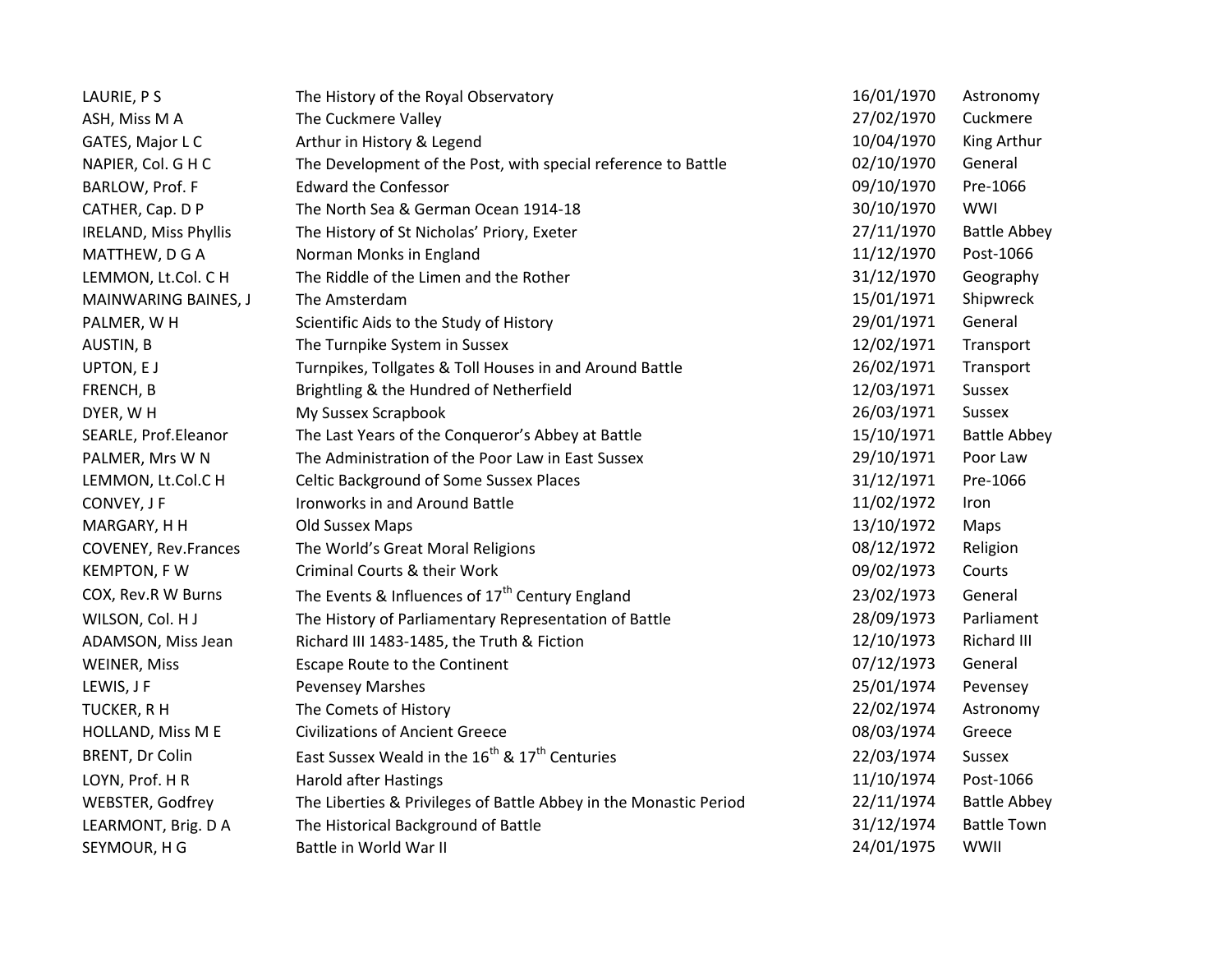| <b>BRENT, Miss J A</b>    | Documentary Study of Parochial History Especially in Battle         | 10/02/1975 | <b>Battle</b>       |
|---------------------------|---------------------------------------------------------------------|------------|---------------------|
| MUMFORD, Miss Susan       | The Domestic Logistics of Battle Abbey                              | 14/02/1975 | <b>Battle Abbey</b> |
| <b>WORSKETT, Roy</b>      | <b>Planning for Conservation</b>                                    | 14/03/1975 | Archaeology         |
| TALBOT, Rev. A Chetwynd   | The Story of the English Parsonage                                  | 03/10/1975 | Churches            |
| BEATY-POWNALL, D H        | Mid-Nineteenth Century Battle                                       | 14/11/1975 | <b>Battle Town</b>  |
| SYKES, JD                 | Cardinal John Kemp & the Founding of Wye College                    | 12/12/1975 | Churches            |
| WOODHAMS, J               | The Manufacture of Gunpowder in Battle                              | 13/02/1976 | Gunpowder           |
| MASON, Mr & Mrs A C G     | Looking at Abbeys & Royal Burial Places                             | 27/02/1976 | Monasteries         |
| HARTLEY, Christopher      | Seven Sussex Squires - the History of the Frewen Family             | 01/10/1976 | <b>Brede</b>        |
| LEGGE, Prof.Dominica      | Hastings - The Cultural Heritage                                    | 15/10/1976 | Hastings            |
| ALLEN, Sir Peter          | Railways at Battle                                                  | 08/12/1976 | Railways            |
| ROWSE, Dr A L             | <b>Mediaeval Wall Paintings</b>                                     | 07/01/1977 | Churches            |
| ALLISON, A E              | The History of Christ's Hospital                                    | 04/02/1977 | Education           |
| TAYLOR, Dr H M            | Logical Foundations of Anglo-Saxon Architectural History            | 14/10/1977 | Architecture        |
| WEINER, Miss Joyce        | A Royal Visit                                                       | 08/12/1977 | General             |
| DEWAR, Dr H               | The Victorian Harold                                                | 13/10/1978 | Post-1066           |
| DRURY, Martin             | Uppark                                                              | 02/02/1979 | Uppark              |
| LONGFORD, Countess of     | Wellington & Others and their Connection with East Sussex           | 12/10/1979 | Napolean            |
| LUCEY, Mrs B M            | Langton House                                                       | 09/11/1979 | <b>Battle Town</b>  |
| CHEVALLIER, C.T.          | <b>Crowhurst Before the Normans</b>                                 | 31/12/1980 | Crowhurst           |
| JONES, Mrs Gwen           | Historical Landscape in and around Ewhurst (no notes)               | 31/12/1980 | Landscape           |
| STAINTON, Robert          | The Ancient Greek Games (no notes)                                  | 31/12/1980 | Greece              |
| BLACKMAN, Mrs Elizabeth   | Captain Swing & Mr Cobbett - Agrarian Disturbances (no notes)       | 01/01/1981 | Agriculture         |
| DAY, Robert               | Tills of Battle (no notes)                                          | 01/01/1981 | Trade               |
| FUNNELL, Barry            | Old Hastings (no notes)                                             | 01/01/1981 | Hastings            |
| HAINES, Mrs Pamela        | The Brassey Grandees (no notes)                                     | 01/01/1981 | <b>Brassey</b>      |
| <b>QUILLIOT, M Hubert</b> | A Famous Ford - Blanquetaque                                        | 01/01/1981 | Transport           |
| WOOD, Ralph               | Your House - the Outside View (no notes)                            | 01/01/1981 | General             |
| TUNNICLIFFE, Mrs Joy      | The Prince of Wales - Past & Present (no notes)                     | 31/12/1981 | General             |
| <b>BESWICK, Mrs M</b>     | Brick & Tile Making in East Sussex (no notes)                       | 01/01/1982 | Trade               |
| BISHOP, Mrs Freda         | The Novocentenary Celebrations of the Battle of Hastings (no notes) | 01/01/1982 | <b>Battle</b>       |
| BOARD, DC                 | Westfield                                                           | 01/01/1982 | Westfield           |
| <b>BRODRIBB, Gerald</b>   | An East Sussex Roman Bath House (no notes)                          | 01/01/1982 | Beauport            |
| GROOME, LW                | London Bridge (no notes)                                            | 01/01/1982 | London              |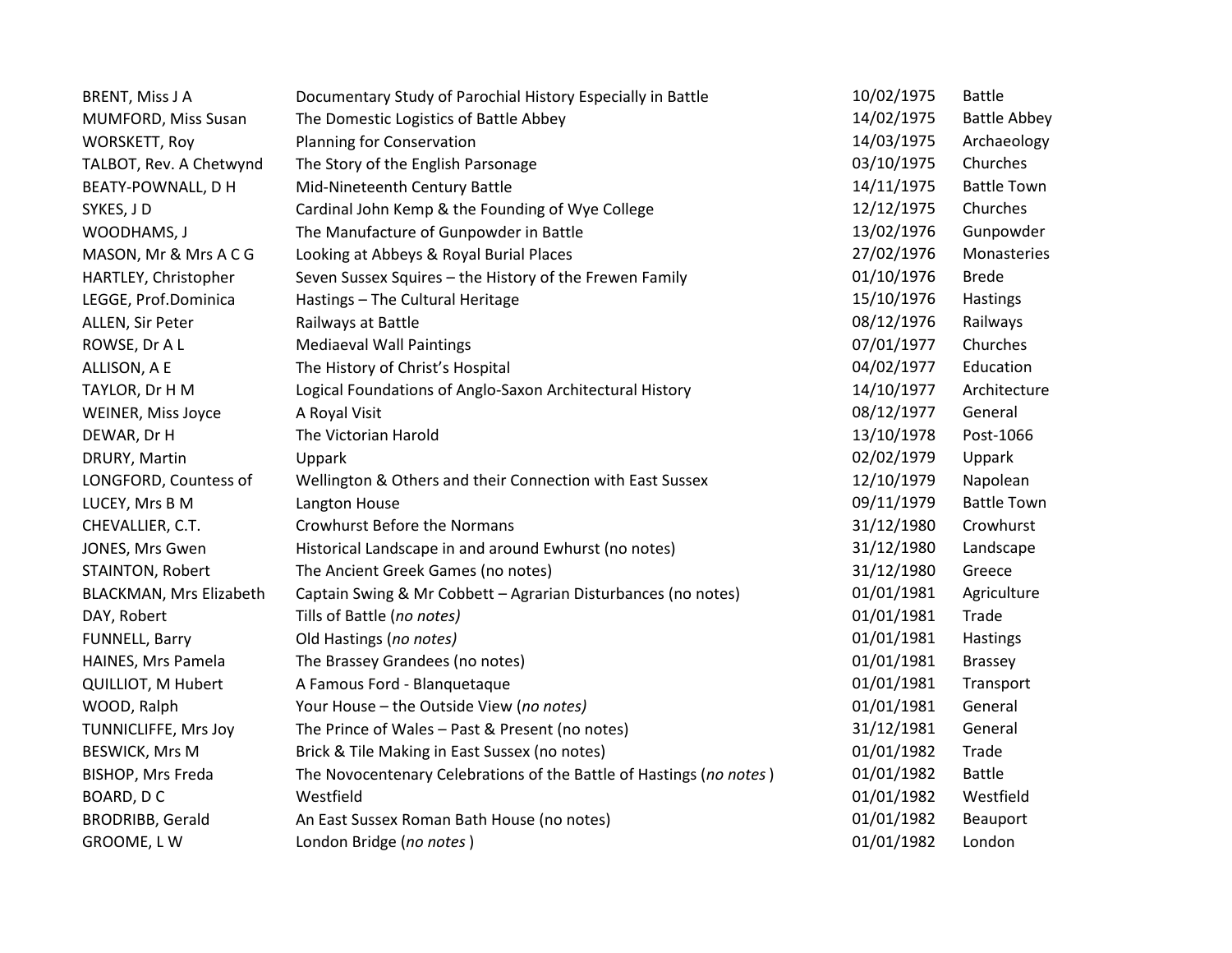| HANCE, David                                      | The History of the British Motor Industry (no notes)                  | 01/01/1982 | Transport            |
|---------------------------------------------------|-----------------------------------------------------------------------|------------|----------------------|
| THWAYTES, Miss Joy                                | Life in Tudor England (no notes)                                      | 01/01/1982 | Tudors               |
| MALINS, Capt. R.N.                                | <b>Bygone Catsfield</b>                                               | 08/01/1982 | Catsfield            |
| PORTER, Roger                                     | Ma Normandie                                                          | 24/09/1982 | Normandy             |
| MACKAY, Mrs Joan                                  | The National Maritime Museum                                          | 15/10/1982 | Transport            |
| MARSDEN, Peter                                    | A Maritime Museum for East Sussex - no notes                          | 29/10/1982 | Transport            |
| HODGSON, Miss Monica                              | Battle Workhouse & the Poor Law (no notes)                            | 05/11/1982 | Poor Law             |
| WOODHAMS, James                                   | Bodiam (no notes)                                                     | 10/12/1982 | <b>Bodiam</b>        |
| WOODCOCK, Dr Andrew                               | Recent Developments in East Sussex Archaeology                        | 07/01/1983 | Archaeology          |
| MOORE, Mrs Anne                                   | Battle - One of the Oldest New Towns                                  | 21/01/1983 | <b>Battle Town</b>   |
| GORING, Dr Jeremy                                 | <b>Tudor Sussex</b>                                                   | 04/02/1983 | Tudors               |
| WILLIAMS, Dr Ann                                  | Two Old English Gentlemen - Aethelnoth of Canterbury & Ansgar         | 18/02/1983 | Pre-1066             |
| MONTGOMERY, Mrs Elizabeth The Story of Silverhill |                                                                       | 04/03/1983 | Silverhill           |
| BROWN, Prof. R Allen                              | Normans in the South                                                  | 14/10/1983 | Post-1066            |
| FUNNELL, Barry                                    | Rural Churches of Romney Marsh                                        | 28/10/1983 | Dungeness            |
| TAYLOR, Michael                                   | The Romans in Sussex                                                  | 11/11/1983 | Romans               |
| JONES, Mrs Gwen                                   | <b>History of Oast Houses</b>                                         | 09/12/1983 | Agriculture          |
| MAYHEW, Dr G                                      | History of Tudor Rye                                                  | 13/01/1984 | Rye                  |
| HARE, Dr John                                     | <b>Recent Excavations at Battle Abbey</b>                             | 10/02/1984 | Archaeology          |
| <b>BRANDON, Dr Peter</b>                          | The Abbey of Robertsbridge                                            | 29/02/1984 | Robertsbridge        |
| HORNER, Miss P                                    | <b>Treasures of the National Trust</b>                                | 09/03/1984 | Architecture         |
| MAINWARING BAINES, J                              | The Bayeux Tapestry                                                   | 12/10/1984 | Bayeux               |
| CLEGGETT, D                                       | Leeds Castle                                                          | 26/10/1984 | Castles              |
| MIDMER, KM                                        | <b>English Monasteries</b>                                            | 09/11/1984 | Monasteries          |
| CALVERT, David                                    | Daily Life in Herstmonceux Castle in the Mid 17 <sup>th</sup> Century | 07/12/1984 | Herstmonceux         |
| FUNNELL, Barry                                    | Defences Against Napoleon - Martello Towers                           | 04/01/1985 | Napolean             |
| KIMBER, DA                                        | Heraldry                                                              | 02/02/1985 | Heraldry             |
| PIERCE, Ian                                       | Arms & Armour in 1066                                                 | 15/02/1985 | <b>Battle</b>        |
| OSBORNE, Mrs June                                 | <b>Hampton Court Palace</b>                                           | 15/03/1985 | <b>Hampton Court</b> |
| MASON, Dr E Emma                                  | The English After Hastings - Adapting to a Normanized World           | 11/10/1985 | Post-1066            |
| SHORT, Dr Brian                                   | Ashburnham, Parish, Family & Estate 1830-1850                         | 25/10/1985 | Ashburnham           |
| LARGE, John                                       | History & Development of London Buildings                             | 08/11/1985 | London               |
| LEACH, Peter                                      | The Mary Rose Trust                                                   | 06/12/1985 | Maritime             |
| FUNNELL, Barry                                    | Defences Against Napoleon - The Royal Military Canal                  | 03/01/1986 | Napolean             |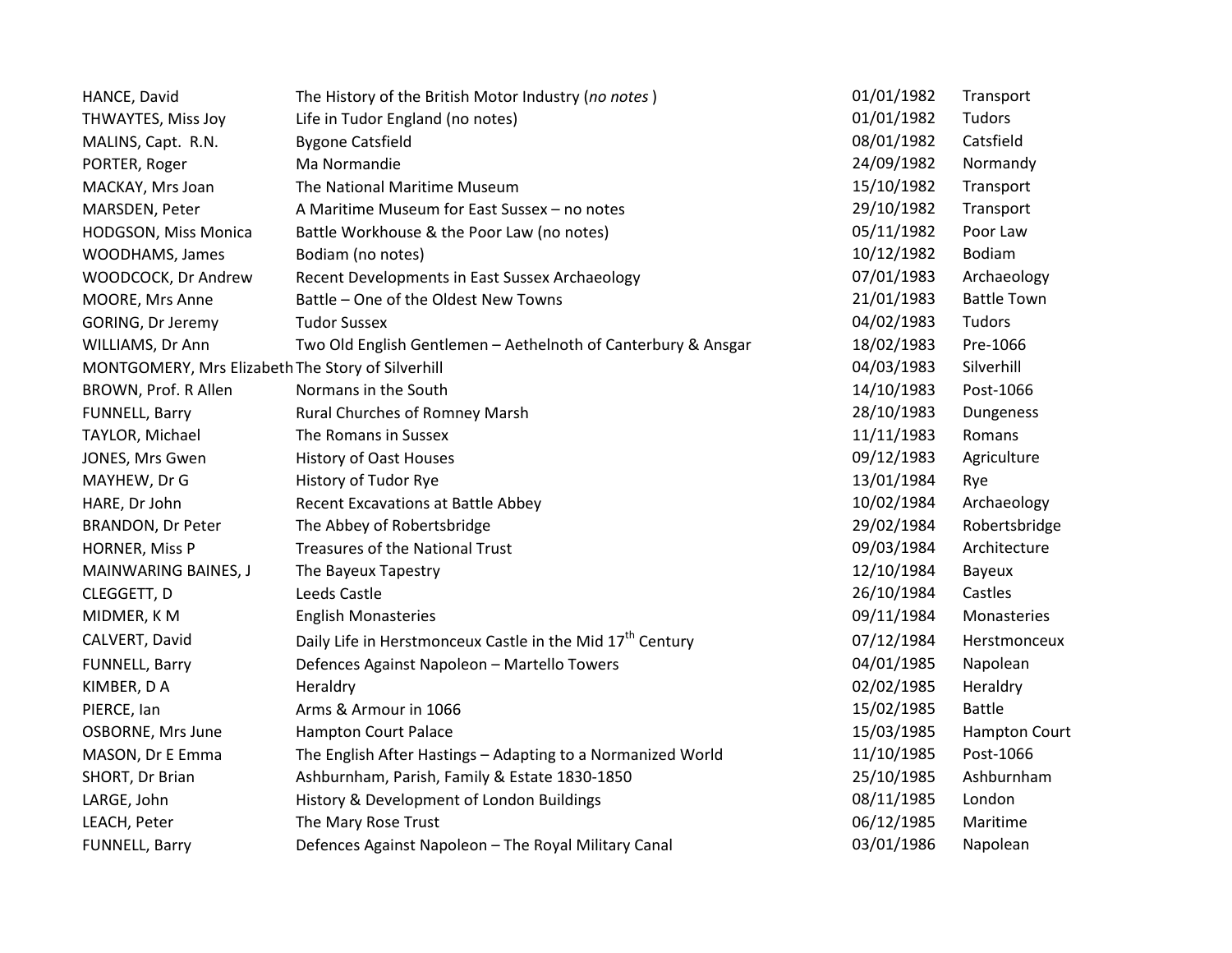| MOORE, Mrs Anne          | Rother District in the Nineteenth Century                                    | 17/01/1986 | <b>Sussex</b>       |
|--------------------------|------------------------------------------------------------------------------|------------|---------------------|
| <b>BRANDON, Dr Peter</b> | The Estates of Battle Abbey                                                  | 07/02/1986 | <b>Battle Abbey</b> |
| DOFF, Mrs Elizabeth      | The Fullers of Brightling Park                                               | 21/02/1986 | Fuller              |
| HOLT, Mrs Margaret       | Elizabethan Buildings of Sussex                                              | 07/03/1986 | Architecture        |
| JACQUES, David           | Georgian Gardens - The Reign of Nature                                       | 21/03/1986 | Gardens             |
| BROWN, Prof. R Allen     | 1066 & All That - The Background to Domesday                                 | 10/10/1986 | Post-1066           |
| MELHUISH, Miss J M       | The Real Richard III                                                         | 07/11/1986 | Richard III         |
| MEAD, Geoffrey           | Hatchers, Skivers & Doe Skin Gloves - Leather Industry in 19 <sup>th</sup> C | 05/12/1986 | Trade               |
| CLARKE, Kenneth          | <b>Battle Then &amp; Now</b>                                                 | 02/01/1987 | <b>Battle Town</b>  |
| FABES, Miss Alma         | <b>Unusual Aspects of Rye</b>                                                | 06/02/1987 | Rye                 |
| PORTER, Roger            | The Abbeys of Normandy & South East England                                  | 20/02/1987 | Monasteries         |
| WHITTICK, Christopher    | Lords, Deans & Tithes                                                        | 06/03/1987 | Manors              |
| WOODHAM, Laurence        | Agriculture in the Weald - Past & Present                                    | 20/03/1987 | Agriculture         |
| HODGKINSON, Jeremy       | The Iron Industry in the Weald                                               | 06/01/1989 | Iron                |
| WESSON, WAS              | <b>Gypsum at Mountfield</b>                                                  | 20/01/1989 | Gypsum              |
| ELGOOD, Dr Heather       | The Great Mughals                                                            | 03/02/1989 | India               |
| NELSON, Dr Janet         | Why Local History Matters - a Mediaevalist's View                            | 17/02/1989 | General             |
| ROBERTS, Dr R P          | Mary, Queen of Scots & Queen Elizabeth                                       | 03/03/1989 | Elizabeth I         |
| THORNTON, Mr N           | <b>Sussex Shipwrecks</b>                                                     | 10/03/1989 | Maritime            |
| DAVIS, Prof. R H C       | Warhorses of the Normans                                                     | 06/10/1989 | <b>Battle</b>       |
| HOWKINS, Dr Alun         | William Cobbett & Rural England                                              | 03/11/1989 | Agriculture         |
| <b>BERESFORD, Guy</b>    | Battle Abbey Before & After the Dissolution                                  | 01/12/1989 | <b>Battle Abbey</b> |
| LUCEY, Mrs Beryl         | Sedlescombe & Its Inhabitants                                                | 31/12/1989 | Sedlescombe         |
| GRAVETT, Kenneth         | The Architectural Implications of Shopping                                   | 05/01/1990 | Architecture        |
| LINDSAY, D S             | The Kent & East Sussex Railway                                               | 19/01/1990 | Transport           |
| GOODWIN, John            | Fortification & Defence of the Sussex Coast 1500-1940's                      | 02/02/1990 | <b>Sussex</b>       |
| TOMS, Geoffrey           | Recent Developments in Roman London                                          | 16/02/1990 | London              |
| NITHSDALE, Miss F M      | The Genealogy of the Royal House                                             | 02/03/1990 | Genealogy           |
| SMITH, Michael           | <b>Smuggling in Sussex</b>                                                   | 16/03/1990 | Smuggling           |
| SMYTH, Dr A P            | Alfred the Great, Burning the Cakes or Cooking the Books?                    | 05/10/1990 | King Alfred         |
| CLOUT, Martin            | The Excavation of the Rose Theatre                                           | 02/11/1990 | Archaeology         |
| Jenner D/ Emeleus T/     | Fortieth Anniversary of BDHS                                                 | 07/12/1990 | <b>BDHS</b>         |
| MERIFIELD, Mrs M E       | The Harmer Plaques of East Sussex                                            | 04/01/1991 | Sussex              |
| <b>BRANDON, Dr Peter</b> | Victorian Landscape Artists in Sussex                                        | 18/01/1991 | Art                 |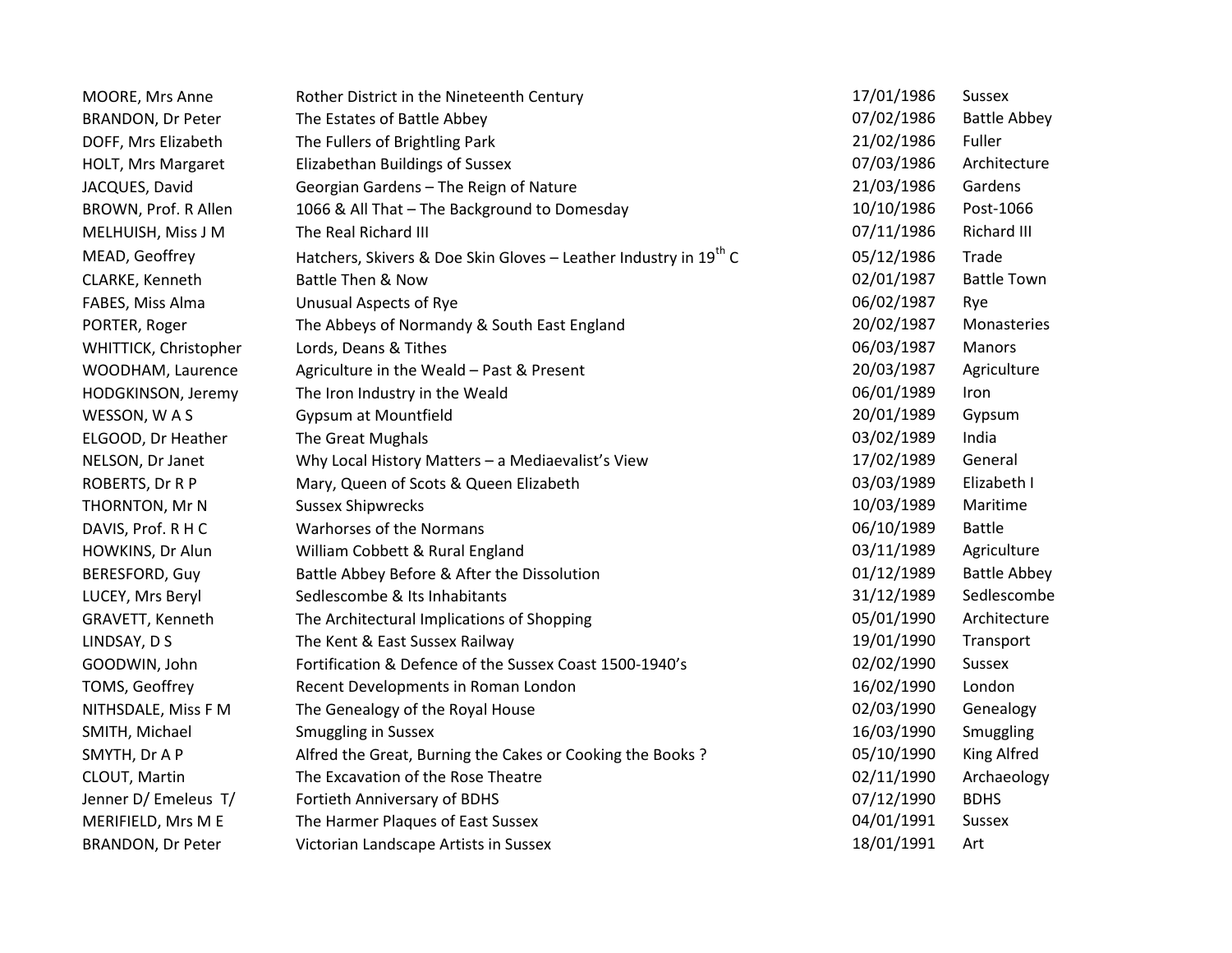| TIGHE, M F                    | Watermills & the Development of Water Power                           | 22/02/1991 | Watermills          |
|-------------------------------|-----------------------------------------------------------------------|------------|---------------------|
| <b>BULLOUGH, Prof. D A</b>    | Charlemagne - Father of Europe                                        | 01/03/1991 | Pre-1066            |
| <b>BRODRIBB, Dr Gerald</b>    | A Roman Bath House in East Sussex                                     | 15/03/1991 | Beauport            |
| LOYN, Prof. H R               | Reconstructing the Past                                               | 11/10/1991 | Archaeology         |
| PARFITT, Keith                | Excavations at Mill Hill, Deal 1982-1989                              | 08/11/1991 | Archaeology         |
| MURDUCK, Alan                 | The Adventures of a Sussex Knight in the 14 <sup>th</sup> Century     | 06/12/1991 | General             |
| <b>BUNDOCK, Mike</b>          | The Craft of the Clockmaker                                           | 10/01/1992 | Trade               |
| RANKIN, Dr Susan              | Music of the Church in Pre & Post Conquest England                    | 24/01/1992 | Music               |
| GARDNER, Mr William           | The Royal Arms Displayed                                              | 07/02/1992 | Heraldry            |
| HUDSON, Dr T P                | The Victoria County History and Sussex                                | 21/02/1992 | <b>VCH</b>          |
| HEATH, Peter                  | The English Clergy on the Eve of the Reformation                      | 06/03/1992 | Churches            |
| <b>BRENT, Dr Colin</b>        | The Classical Architecture of Bright, Eastbourne, Hastings & T. Wells | 20/03/1992 | Architecture        |
| WHITTICK, Christopher         | Getting it Back on Paper - Battle Abbey Records in Huntingdon Lib.    | 09/10/1992 | <b>Battle Abbey</b> |
| PURDEY, Brion                 | Coaching in Sussex                                                    | 06/11/1992 | Transport           |
| <b>BURLINSON, Mark</b>        | The House of Ashburnham                                               | 04/12/1992 | Ashburnham          |
| O'BRIEN, Christopher          | The Origins of Photography                                            | 08/01/1993 | Photography         |
| OGLEY, Bob                    | In the Wake of the 1987 Hurricane                                     | 22/01/1993 | Weather             |
| MARTIN, Prof. G M             | Domesday Book & Domesday Studies                                      | 05/02/1993 | Post-1066           |
| FOWLER, James                 | The History of Ightham Mote                                           | 19/02/1993 | Ightham             |
| <b>BLACK, WN</b>              | London Bridge Through the Ages                                        | 05/03/1993 | London              |
| HAINES, Mrs Pamela            | The Brasseys of Normanhurst                                           | 19/03/1993 | <b>Brassey</b>      |
| FINES, Dr J C                 | <b>Teaching the Normans</b>                                           | 15/10/1993 | Post-1066           |
| SPRINGFORD, J F C             | Crowhurst - a Village in History                                      | 05/11/1993 | Crowhurst           |
| COAD, Jonathan                | Dover - A Frontier Fortress                                           | 10/12/1993 | Dover               |
| RAYMOND, Mrs Pauline          | Hercules Brabazon Brabazon                                            | 01/01/1994 | Art                 |
| TATE, David                   | An Edwardian View of Sussex                                           | 04/02/1994 | Sussex              |
| THORPE, Reuben                | <b>Excavations at Battle Abbey</b>                                    | 18/02/1994 | Archaeology         |
| <b>WILLIAMS, Miss Rosalie</b> | The Romance of Mediaeval Tapestry Weaving                             | 04/03/1994 | Art                 |
| <b>BUCK, Gordon</b>           | 150 Years of Railway Stations                                         | 18/03/1994 | Transport           |
| BATES, Prof. David            | William the Conqueror & the Duchy of Normandy                         | 14/10/1994 | Pre-1066            |
| WILLIAMS, Miss Victoria       | Painters of the Hastings Area from the 18 <sup>th</sup> Century       | 04/11/1994 | Art                 |
| ELDERTON, John                | The Farmstead                                                         | 02/12/1994 | Agriculture         |
| SPRINGFORD, John              | The Consecration of Battle Abbey Church in 1094                       | 31/12/1994 | <b>Battle Abbey</b> |
| SPRINGFORD, John              | The Roman Bath-house at Beauport Park                                 | 01/01/1995 | Beauport            |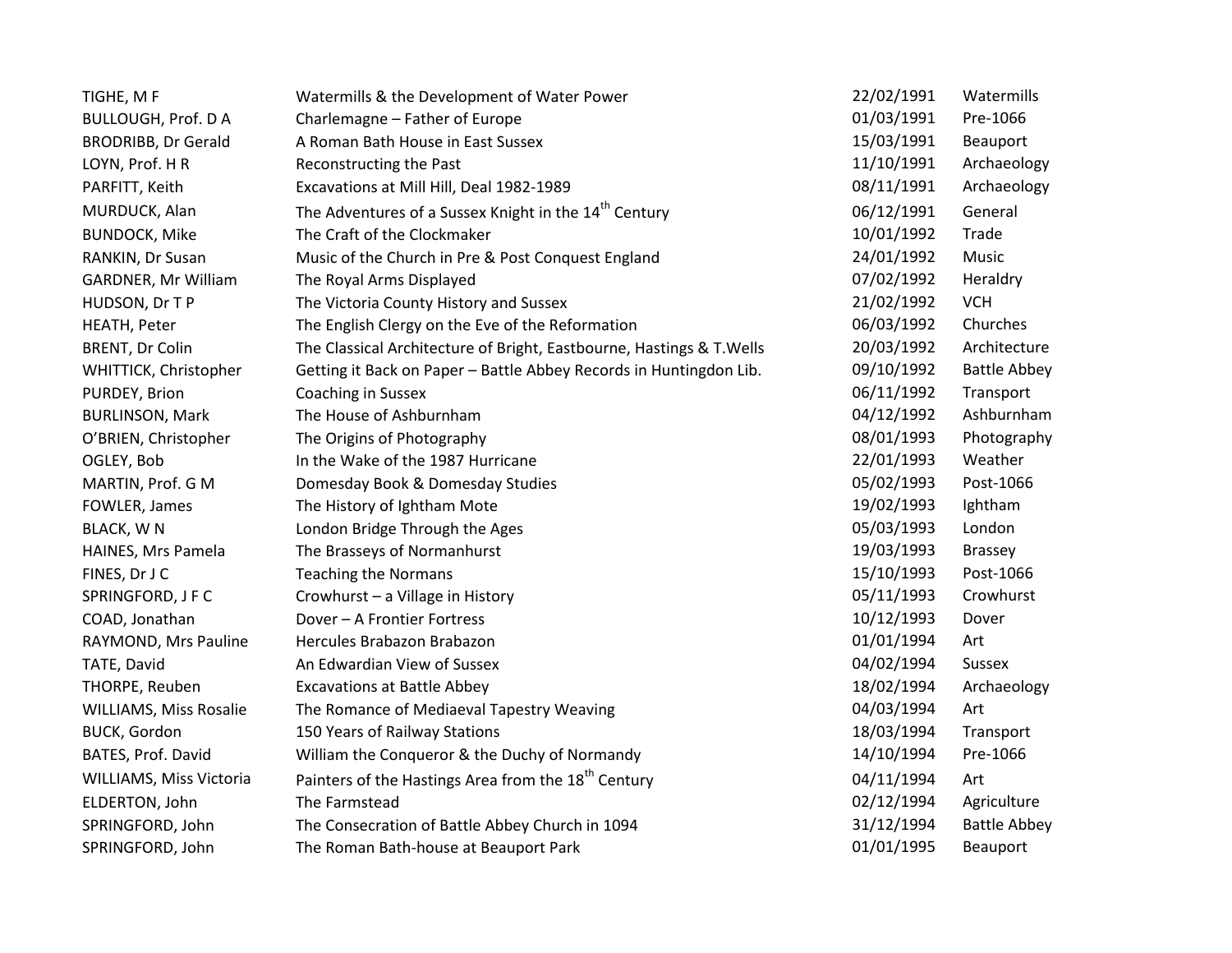| MARTIN, David              | The Topography of Battle before 1840 (with C. Whittick)                                      | 03/02/1995 | Architecture         |
|----------------------------|----------------------------------------------------------------------------------------------|------------|----------------------|
| WHITTICK, Christopher      | The Topography of Battle before 1840 (with D Martin)                                         | 03/02/1995 | Architecture         |
| WILLIAMS, Dr Ann           | Harold Godwinson - His Family & his Career                                                   | 17/02/1995 | Pre-1066             |
| MELDRUM, Brian             | Sissinghurst - The History of the Castle & Garden                                            | 03/03/1995 | Gardens              |
| RICHARDSON, Clive          | A Tour Around Winchelsea - England's Smallest Town                                           | 17/03/1995 | Winchelsea           |
| DOBSON, Prof. R B          | The Benedictine Conquest of the North                                                        | 13/10/1995 | Monasteries          |
| MARTIN, David              | Who Lived in a House Like This?                                                              | 03/11/1995 | Architecture         |
| STREET, Peter              | The Great Fire of London - 2-5 September 1666                                                | 08/12/1995 | London               |
| <b>BRODRIBB, Dr G</b>      | Roman Excavations at Beauport                                                                | 02/02/1996 | Beauport             |
| MELDRUM, Brian             | Uppark - The Story of a Great House                                                          | 16/02/1996 | Uppark               |
| HARVEY, Prof.Paul          | <b>Foldsoke and Beanfeast</b>                                                                | 01/03/1996 | Food                 |
| <b>EWART, Peter</b>        | The History of an Ancient Town - Rye                                                         | 15/03/1996 | Rye                  |
| SMYTH, Prof.A P            | King Alfred's Fortifications & his Military Campaigns                                        | 11/10/1996 | King Alfred          |
| SHEPPARD, Dr               | Combe Haven                                                                                  | 08/11/1996 | Combe Haven          |
| USHERWOOD, Stephen         | <b>Westminster Abbey</b>                                                                     | 06/12/1996 | Churches             |
| BROWN, Martin              | The Rich Archaeology of East Sussex                                                          | 24/01/1997 | Archaeology          |
| MEARS, Robert              | Sixty Years of British Television                                                            | 07/02/1997 | <b>Broadcasting</b>  |
| PORTER, Julian             | Lady Brassey                                                                                 | 11/02/1997 | <b>Brassey</b>       |
| BALLANTYNE, Ann            | The Medieval Wall Paintings of St Mary's Church, Battle                                      | 15/02/1997 | Art                  |
| MARSDEN, Dr Peter          | The Amsterdam & Other Wrecks                                                                 | 21/02/1997 | Maritime             |
| GLASS, Alisdair            | The Renovation of the Albert Memorial                                                        | 07/03/1997 | Hastings             |
| FLETCHER, Prof.A           | Puritanism in Sussex in the 17 <sup>th</sup> Century                                         | 21/03/1997 | Religion             |
| JOHNSON, David             | The Records of Parliament in their 500 <sup>th</sup> Year                                    | 10/10/1997 | Parliament           |
| HUTCHINSON, Geoff          | Pitt the Younger & the Martello Towers                                                       | 14/11/1997 | Napolean             |
| PURDEY, Brion              | The Murrays of Beauport                                                                      | 12/12/1997 | <b>Beauport Park</b> |
| RYE, Fred                  | The King's German Legion in Bexhill                                                          | 23/01/1998 | Bexhill              |
| COWDREY, The Rev.Herbert   | The Origins of the Crusades                                                                  | 13/02/1998 | Post-1066            |
| <b>WEBSTER, Mrs Leslie</b> | Anglo Saxon Jewellery                                                                        | 27/02/1998 | Anglo-Saxon          |
| POVEY, Roger               | The Work of the County Record Office                                                         | 15/03/1998 | Records              |
| MAYR-HARTING, Prof. Henry  | The Venerable Bede                                                                           | 27/03/1998 | Churches             |
| HASTED, Mr David           | <b>Battle's Tumbledown Stile</b>                                                             | 09/05/1998 | <b>Battle Town</b>   |
|                            | HARPER-BILL, Prof.Christopher Fortresses of God & Knights of Christ-Norman Impact on Eng.Ch. | 09/10/1998 | Churches             |
| WOODCOCK, Dr Andrew        | The Shinewater Excavations, Eastbourne                                                       | 13/11/1998 | Archaeology          |
| MILLER, Hugh               | Pevensey without the Castle                                                                  | 11/12/1998 | Pevensey             |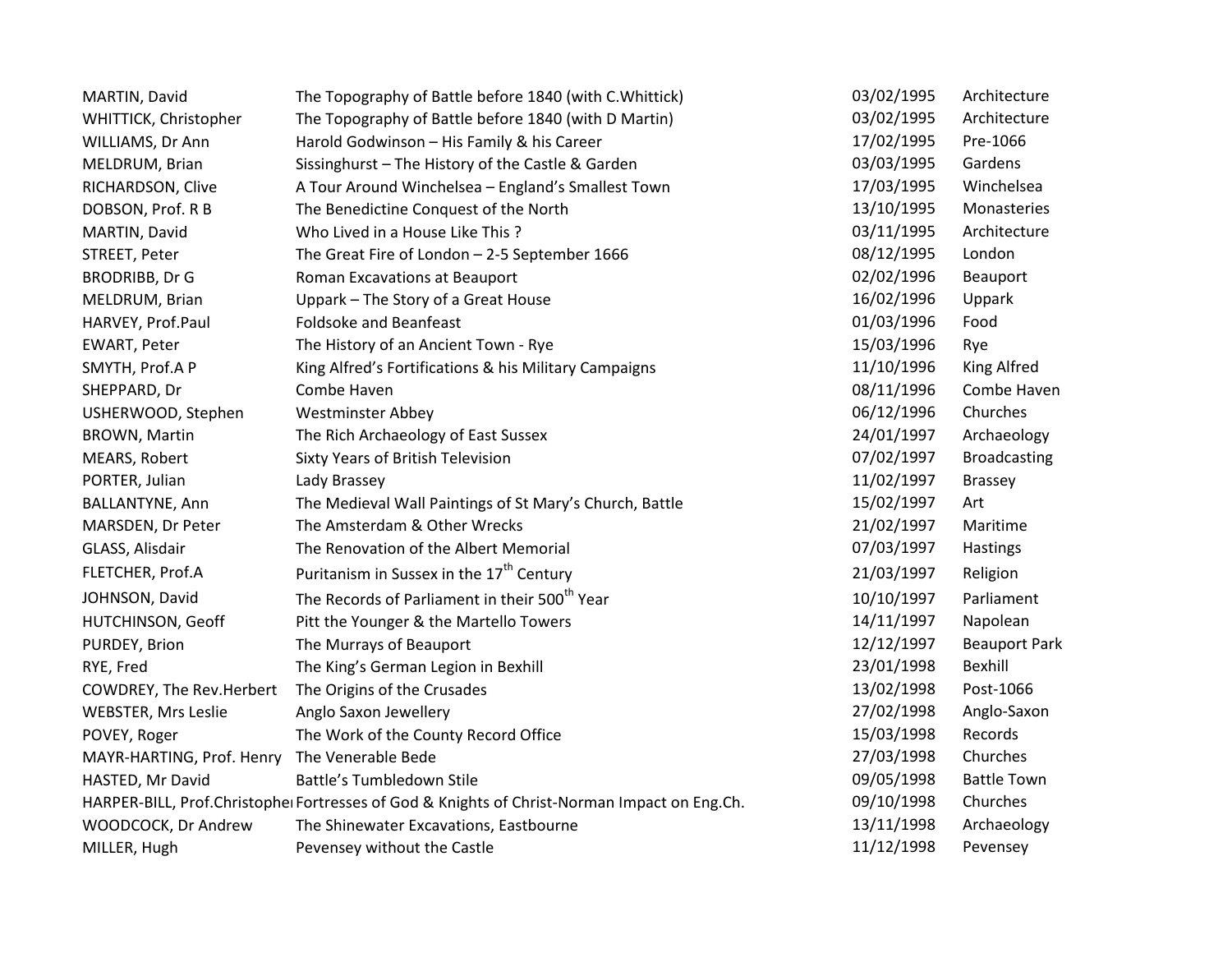| KINNISTON-BOURKE, Mrs Judi Ancestors |                                                               | 16/01/1999 | Genealogy     |
|--------------------------------------|---------------------------------------------------------------|------------|---------------|
| ROWSOME, Peter                       | Excavations at 1 Poultry, London                              | 24/01/1999 | Archaeology   |
| ELDERTON, John                       | Trade Routes to the Weald - from Prehistoric Times to Present | 12/02/1999 | Transport     |
| MOORHEAD, Dr Sam N                   | Letters, Curses & the Landed Gentry in Roman S.E. England     | 26/02/1999 | Romans        |
| VIGOR, John                          | <b>Sussex Churches</b>                                        | 12/03/1999 | Churches      |
| PIERCE, Ian                          | Arms, Armour & Weapons used at the time of Battle of Hastings | 26/03/1999 | <b>Battle</b> |
| CURTIS, Air Marshall Sir John        | The Battlefields Trust & Its Aims                             | 15/10/1999 | General       |
| BROWN, Dr T Jardine                  | Hogarth                                                       | 12/11/1999 | Art           |
| POWELL, Ms Rachel                    | The History & Architecture of Lewes                           | 10/12/1999 | Lewes         |
| BEECHER, Alan                        | Hadrian's Wall                                                | 14/01/2000 | Romans        |
| MANLEY, John                         | <b>Sussex Hill Forts</b>                                      | 28/01/2000 | Archaeology   |
| DENSEM, Robin                        | The Roman City of London                                      | 11/02/2000 | London        |
| JONES, Mrs Gwen                      | The History & Development of Oast Houses                      | 25/02/2000 | Agriculture   |
| PENNINGTON, Mrs Janet                | <b>Sussex Inns &amp; Alehouses</b>                            | 10/03/2000 | Inns          |
| BRADBURY, Jim                        | In the Conqueror's Footsteps? Hastings & After                | 24/03/2000 | Post-1066     |
| GILLINGHAM, Prof. John               | The Killing Field of Battle                                   | 13/10/2000 | <b>Battle</b> |
| GRAY, Dr Fred                        | The Piers of Sussex                                           | 10/11/2000 | Piers         |
| OGLEY, Bob                           | Doodlebugs & Rockets                                          | 08/12/2000 | WWII          |
| PURDEY, Brion                        | Titus Oates - The Wickedest Man in Sussex                     | 12/01/2001 | Hastings      |
| PIERCE, Ian                          | The Vikings                                                   | 26/01/2001 | Vikings       |
| MOORE, Peter                         | The History of Mapping from Antiquity until Today             | 09/02/2001 | Maps          |
| <b>BLATHERWICK, Simon</b>            | The History of the Theatres in Tudor & Elizabethan London     | 23/02/2001 | Theatre       |
| BUTLER, John                         | The Quest for Beckett's Bones                                 | 09/03/2001 | Archaeology   |
| HUTCHINSON, Geoff                    | <b>Rudyard Kipling</b>                                        | 23/03/2001 | Kipling       |
| FERNIE, Prof.Eric                    | Saxons, Normans & their Buildings                             | 12/10/2001 | Architecture  |
| MILLER, Hugh                         | Four Brothers & a Friend Called Dan                           | 09/11/2001 | General       |
| POOLE, Helen                         | Anne of Cleeves - The Lady Behind the Portrait                | 14/12/2001 | Tudors        |
| GRAY, Christine                      | The First Farmers in Sussex                                   | 11/01/2002 | Agriculture   |
| MELDRUM, Brian                       | The Quest for an Earthly Paradise                             | 25/01/2002 | General       |
| CURRY, Dr Anne                       | The Battle of Agincourt                                       | 08/02/2002 | Agincourt     |
| RUDKIN, Dr David                     | Fishbourne Roman Palace - An Update                           | 22/02/2002 | Romans        |
| ROUSE, E Clive                       | Joan, The Fair Maid of Kent                                   | 08/03/2002 | General       |
| EDISON, Jill                         | Romney Marsh 1200-1600 - Advance & Retreat                    | 22/03/2002 | Dungeness     |
| THOMPSON, Dr Benjamin                | English Kingship from the Conquest to Magna Carta             | 11/10/2002 | Post-1066     |
|                                      |                                                               |            |               |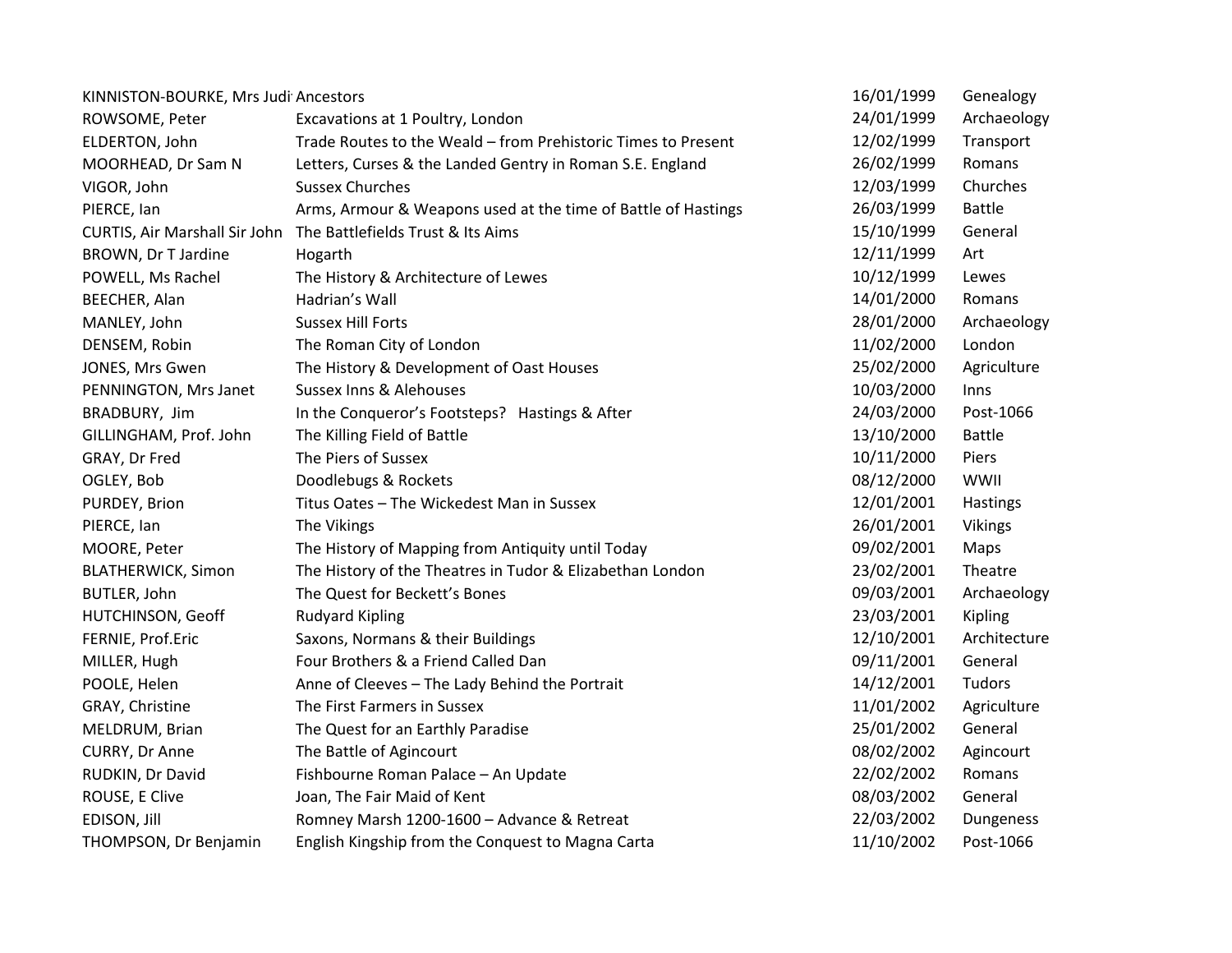| LAURENCE, Dr A         | Psalms, Painters & Patrons – Illuminated Psalters of $12^{m}$ & 13 C | 08/11/2002 | Art                 |
|------------------------|----------------------------------------------------------------------|------------|---------------------|
| BROOKS, Ken            | Ancient Egyptian Mythology                                           | 13/12/2002 | Mythology           |
| MANLEY, John           | The Roman Invasion of Britain in AD32                                | 10/01/2003 | Romans              |
| GLASS, Helen           | Archaeology of the Channel Tunnel                                    | 24/01/2003 | Archaeology         |
| WILLIAMSON, Walter     | A Little of What you Fancy - History of the Music Hall               | 14/02/2003 | Theatre             |
| HILL, Peter            | History of Sussex Windmills                                          | 28/02/2003 | Windmills           |
| SHEFFIELD, Dr Gary     | The British Expeditionary Force (BEF) in France in 1940              | 14/03/2003 | WWII                |
| HARE, Christopher      | My Grandfather's Memories - Battle & Hastings in the 1860's          | 28/03/2003 | Sussex              |
| LAWSON, Dr M K         | The Battle of Hastings; Past, Present & Future                       | 10/10/2003 | <b>Battle</b>       |
| HUTCHINSON, Geoff      | Life of a Monk at Battle Abbey in the 16 <sup>th</sup> Century       | 14/11/2003 | <b>Battle Abbey</b> |
| BLOXHAM, Ms.T          | Angels, Theology & Devotion                                          | 12/12/2003 | Religion            |
| GILLINGHAM, Prof.J     | Love, Sex & Politics at the Plantagenet Court                        | 09/01/2004 | Plantagenets        |
| HEAL, Dr F             | Images of King Charles I                                             | 23/01/2004 | Charles I           |
| JOHNSON, Casper        | The Ashford Warrior Burials                                          | 13/02/2004 | Archaeology         |
| COATES, Prof. Richard  | The Evolution of Sussex Place Names                                  | 27/02/2004 | Place names         |
| STROBL, Dr Sebastian   | <b>Stained Glass Through the Ages</b>                                | 12/03/2004 | Stained glass       |
| PEIRCE, Ian            | Battle in the Early 12 <sup>th</sup> Century                         | 26/03/2004 | <b>Battle Town</b>  |
| WILLIAMS, Dr Gareth    | Coins, Conquest & Continuity                                         | 15/10/2004 | <b>Numismatics</b>  |
| COOKSEY, Jon           | Dunkirk: The Poet Laureate & the Book that Churchill Banned          | 12/11/2004 | WWII                |
| CURRY, Prof.Anne       | Henry V: The Making of a Military Genius                             | 14/01/2005 | Henry V             |
| CARPENTER, Prof. David | The Battle of Evesham 1265                                           | 28/01/2005 | Henry III           |
| DRAY, Don              | The Story of the Dance Band - Music & Memories of 1930/40's          | 11/02/2005 | Music               |
| <b>BUTLER, Chris</b>   | Recent Excavations at the Wilmington Long Man                        | 25/02/2005 | Archaeology         |
| CROCKER, Prof.Alan     | <b>Gunpowder Mills</b>                                               | 11/03/2005 | Gunpowder           |
| JONES, Roderick        | The Life & Times of John Ashburnham 1603-1671                        | 25/03/2005 | Ashburnham          |
| DUMVILLE, Prof. David  | Anglo-Saxon Territories                                              | 14/10/2005 | Anglo-Saxon         |
| PORTER, Julian         | History of Bexhill                                                   | 28/10/2005 | Bexhill             |
| WESTCOTT, Chris        | The History of First Class Cricket at Hastings & Eastbourne          | 11/11/2005 | Cricket             |
| CAREY, Shirley         | Music of the Tudor Courts                                            | 08/12/2005 | Music               |
| HODGKINSON, Jeremy     | <b>Cast-Iron Firebacks</b>                                           | 13/01/2006 | Iron                |
| EALES, Dr Richard      | <b>Crusader Castles</b>                                              | 17/01/2006 | Castles             |
| PENNEY, Caron          | Weaving the Unicorn Tapestries                                       | 10/02/2006 | Art                 |
| JONES, Dr Michael K    | Bosworth 1485 Revisited                                              | 24/02/2006 | Richard III         |
| GRAY, Frank            | The Sussex Film Pioneers                                             | 10/03/2006 | Film                |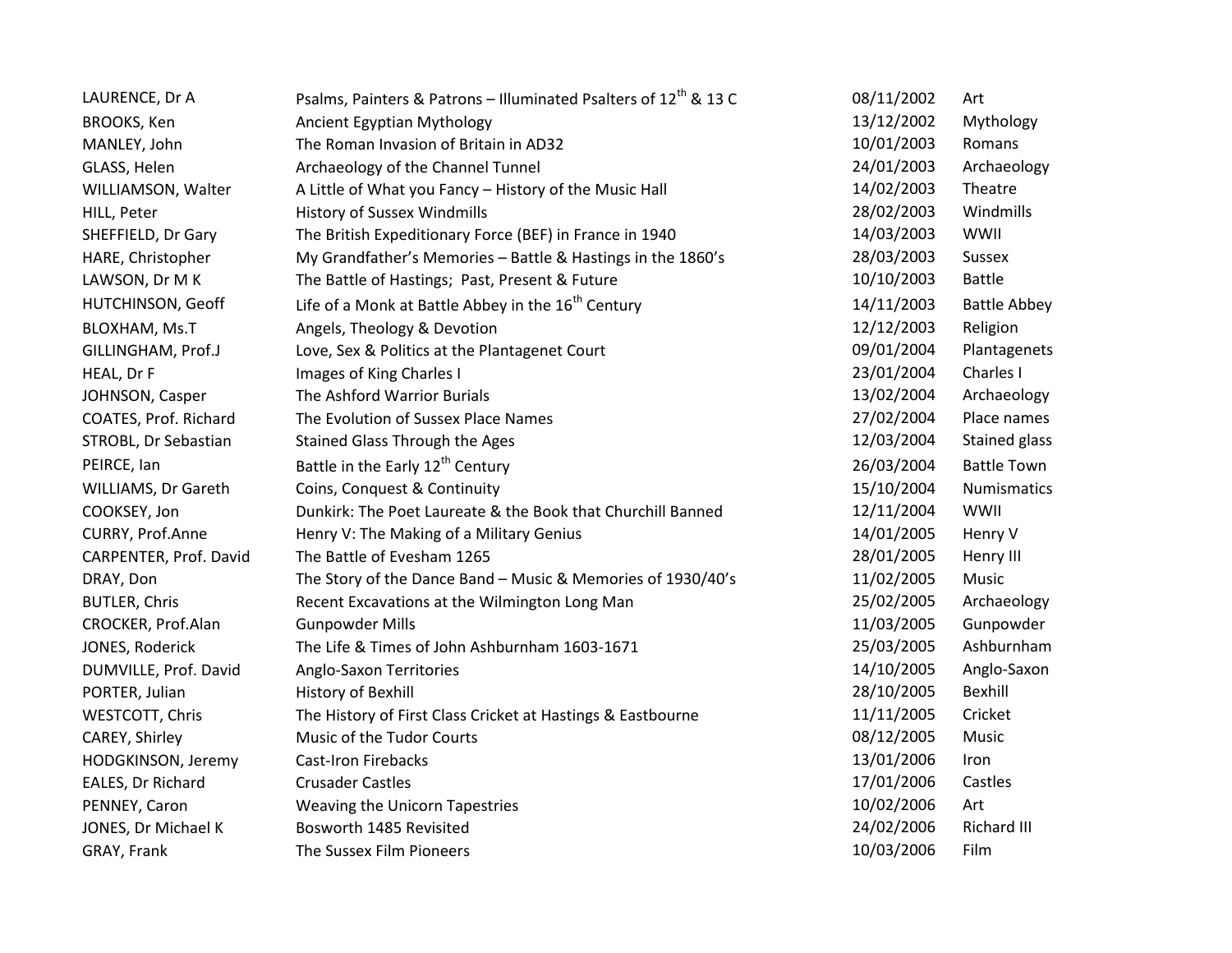| BATES, Prof. David             | 1066 & a New Biography of William the Conqueror                         | 24/03/2006 | Post-1066           |
|--------------------------------|-------------------------------------------------------------------------|------------|---------------------|
| HUSCROFT, Dr Richard           | The Reality of Royal Power in late Anglo-Saxon England                  | 13/10/2006 | Anglo-Saxon         |
| MEARS, Robert                  | Early History of Broadcasting                                           | 27/10/2006 | <b>Broadcasting</b> |
| MILNER, Laurie                 | The Battle of the Somme 1916                                            | 10/11/2006 | WWI                 |
| BLOOM, Prof. Clive             | Violent London                                                          | 12/01/2007 | London              |
| HARRIS, Richard                | The Weald & Downland Open Air Museum                                    | 26/01/2007 | Museums             |
| GRAY, Frank                    | The Sussex Film Pioneers - Part 2                                       | 09/02/2007 | Film                |
| PARFITT, Keith                 | The Ringmere Gold Cup                                                   | 23/02/2007 | Archaeology         |
| BURK, Prof. Kathleen           | Fighting the French - The Hundred Years War 1337-1453                   | 09/03/2007 | Post-1066           |
|                                | CLIFFORD-AMOS, Dr Terence The Reformation & Its Consequences for Battle | 23/03/2007 | Churches            |
| LEWIS, Dr Michael              | Identity & Status in the Bayeux Tapestry                                | 12/10/2007 | Bayeux              |
| LLOYD, Martin                  | Without Let or Hindrance                                                | 26/10/2007 | General             |
| WILSON, Fr.T                   | Tsar Nicholas II & his Family                                           | 09/11/2007 | Russia              |
| HURST, Guy                     | Significant Astronomical Events in the History of A/S England           | 11/01/2008 | Astronomy           |
| BROWN, Michelle P              | Anglo-Saxon Manuscripts                                                 | 25/01/2008 | Anglo-Saxon         |
| JONES, Dr Michael              | The Battle of Stalingrad                                                | 08/02/2008 | WWII                |
| DYER, Steve                    | Linking the Past: Continuity or Change at Burset Ancient Farm           | 22/02/2008 | Archaeology         |
| SCARTH, Dr Richard N           | A Brief History of Acoustic Early Warning Systems                       | 14/03/2008 | WWII                |
| MILLER, Hugh                   | Kipling's Boy Jack                                                      | 28/03/2008 | Kipling             |
| YORKE, Prof.Barbara            | Early Anglo Saxon Kingdoms                                              | 10/10/2008 | Anglo-Saxon         |
| BISHOP, John                   | History of the Omnibus in Sussex                                        | 14/10/2008 | Transport           |
| STAINSBY, Alan                 | The Bodiam Banquet - High Status $14th$ C Food                          | 24/10/2008 | Food                |
| FILMER, Richard                | Traditional Trades, Crafts & Industries of Kent & East Sussex           | 09/01/2009 | Trade               |
| POWELL, David                  | Thomas Paine: Revolutionary                                             | 23/01/2009 | <b>USA</b>          |
| NOWERS, Col.John               | Early History of Flight & Formation of the RFC                          | 13/02/2009 | Flight              |
| ANGELL, Stewart                | Secret Sussex Resistance in W.W.II                                      | 27/02/2009 | WWII                |
| RICHARDSON, Dr Andrew          | Anglo Saxon Brooches                                                    | 13/03/2009 | Anglo-Saxon         |
| GREAVES, Dr Adrian             | The Battle of Rourke's Drift                                            | 27/03/2009 | Boer War            |
| WRIGHT, Patricia               | The Zeal of the Spirit, Monks the Dynamo behind New Eur.Culture         | 16/10/2009 | Monasteries         |
| <b>BANNISTER, Jean</b>         | Samuel Pepys - A Man of His Time                                        | 30/10/2009 | Pepys               |
| KILLINGRAY, Prof.David         | <b>British Slave Trade &amp; Abolition</b>                              | 13/11/2009 | Slavery             |
| GANDY, Michael                 | Seeing It Through Their Eyes                                            | 11/12/2009 | General             |
| FILMER, Richard                | Hops & Hop Picking                                                      | 29/01/2010 | Agriculture         |
| <b>BOURKE, Judith Kinnison</b> | Elsie Bowerman - Survivor of the Titanic                                | 12/02/2010 | Maritime            |
|                                |                                                                         |            |                     |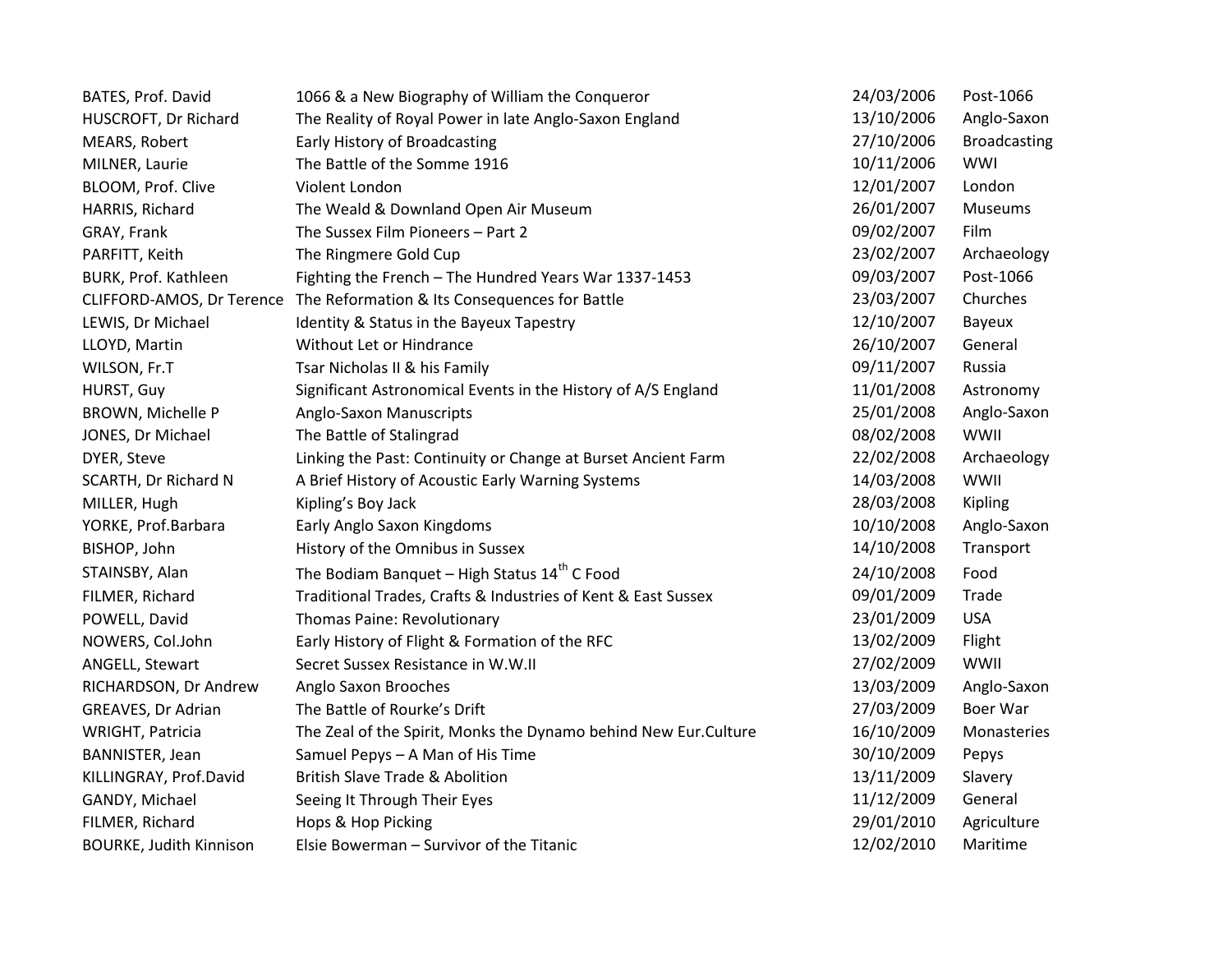| <b>BUTLER, Chris</b>    | Archaeology of the Defences of East Sussex - Tudors to present               | 26/02/2010 | Archaeology         |
|-------------------------|------------------------------------------------------------------------------|------------|---------------------|
| BEVAN, lan              | <b>Stuart London</b>                                                         | 12/03/2010 | London              |
| CORRIGAN, Imogen        | Signs of the Times - How to read Medieval Art                                | 26/03/2010 | Art                 |
| SAUNDERS, Andy          | The Battle of Britain & Battle                                               | 10/09/2010 | WWII                |
| CORRIGAN, Imogen        | The Dregs of the People Remain                                               | 08/10/2010 | General             |
| KYNASTON, Dr David      | Great Britain in 1950                                                        | 23/10/2010 | Post WW2            |
| SWANSON, Prof. Robert   | Dissolution of the Monasteries                                               | 23/10/2010 | Monasteries         |
| WOOD, Dr Harriet Harvey | <b>England After the Norman Conquest</b>                                     | 23/10/2010 | Post-1066           |
| MEAD, Geoff             | The Industrial History of Sussex                                             | 14/01/2011 | Trade               |
| MOORE, Charlotte        | Aunt Barbara & Her Fireplace                                                 | 11/02/2011 | Reformers           |
| JONES, Dr Michael K     | The Battle for Moscow 1941-42; Hitler's First Defeat                         | 11/03/2011 | WWII                |
| BEAVIS, Dr Ian          | <b>Sir David Lionel Salomons</b>                                             | 08/04/2011 | Salomons            |
| OLDRIDGE, Sarah         | Royal Botanic Gardens - Kew                                                  | 13/05/2011 | Gardens             |
| MILLER, Hugh            | The Plantagenets, The Pelhams in the 14 <sup>th</sup> C                      | 10/06/2011 | Plantagenets        |
| CROWE, Ivan             | The World of Copernicus                                                      | 08/07/2011 | Astronomy           |
| LEGG, Derek             | The History of Bonfires in Sussex & Kent                                     | 07/09/2011 | Gunpowder           |
| KING, Ross              | Michelangelo & the Pope's Ceiling                                            | 14/10/2011 | Art                 |
| CORRIGAN, Imogen        | Charlemagne, Conqueror & Cultured King                                       | 09/12/2011 | Pre-1066            |
| MOORE, Richard          | Memories of Battle in the 1930's & 1940's                                    | 13/01/2012 | <b>Battle Town</b>  |
| HAMILTON, Dr Keith      | Zealots & Helots; the Slave-Trade Dept. of 19 <sup>th</sup> C Foreign Office | 10/02/2012 | Slavery             |
| HODGKINSON, Jeremy      | The Fuller Family & the Wealden Iron Industry                                | 09/03/2012 | Iron                |
| SAVILLE, Dr Richard     | Hastings & the Cinque Ports under Threat - 1730-1746                         | 13/04/2012 | Hastings            |
| WHITE, Dr Sally         | The Patching Hoard                                                           | 11/05/2012 | Archaeology         |
| POLLARD, Richard        | Sidney Little (1885-1961) and Hastings                                       | 21/06/2012 | Hastings            |
| BOTT, Alan              | The Silk Road from China to Rome                                             | 19/07/2012 | Silk Road           |
| GANDY, Michael          | The East India Company                                                       | 20/09/2012 | India               |
| GILLINGHAM, Prof. John  | Christian Soldiers & the Enslavement of Women & Children                     | 11/10/2012 | Slavery             |
| PORTER, Julian          | The De La Warrs: History of a Sussex Family                                  | 15/11/2012 | De La Warr          |
| EVANS, Bob              | Causes of the American Civil War                                             | 13/12/2012 | <b>USA</b>          |
| CURRIE, Ian             | Droughts, Deluges & Dust Devils; 300 years of Weather                        | 17/01/2013 | Weather             |
| JONES, Michael          | Total War; from Stalingrad to Berlin                                         | 21/02/2013 | WWII                |
| NICHOLSON, Adam         | The History of Sissinghurst                                                  | 21/03/2013 | Gardens             |
| GOODALL, John           | <b>Battle Abbey</b>                                                          | 16/05/2013 | <b>Battle Abbey</b> |
| DOLAN, Thomas           | History & the Peace Process in Northern Ireland                              | 27/05/2013 | Ireland             |
|                         |                                                                              |            |                     |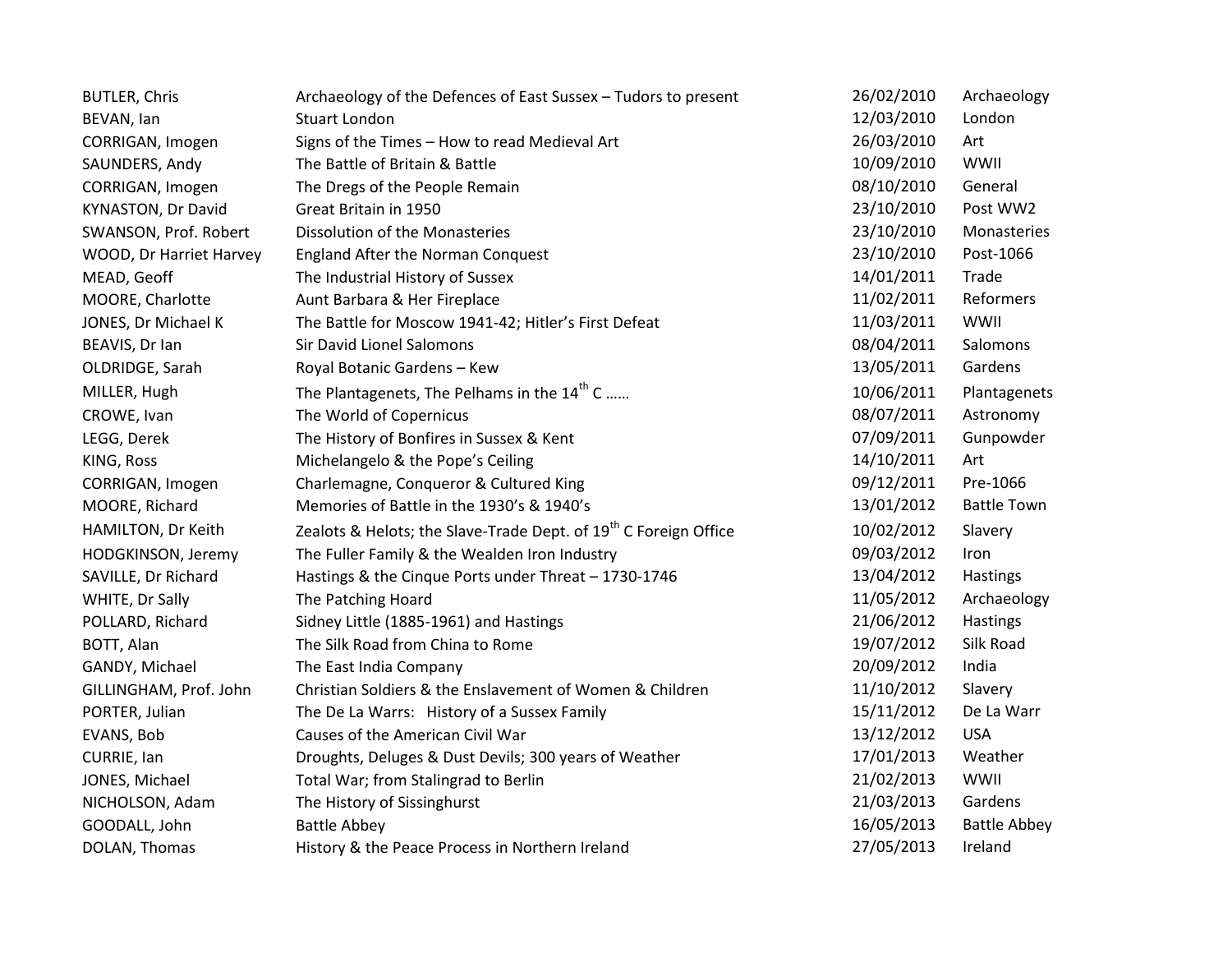| JUDD, Alan                                           | Mansfield Cumming; the First "C"                                               | 20/06/2013 | Secret Service      |
|------------------------------------------------------|--------------------------------------------------------------------------------|------------|---------------------|
| POOLE, Dr Helen                                      | Fishbourne & the Early Days of Roman Sussex                                    | 18/07/2013 | Romans              |
| WILLING, HCG                                         | Ill Met by Moonlight - The Capture of General Kreipe on Crete                  | 19/09/2013 | WWII                |
| FREWEN, Laton                                        | Stormy Seas, the History of Grace Darling 1838 & of the Rye Lifeboat           | 17/10/2013 | Maritime            |
| WHITE, Sally                                         | Lewes Castle                                                                   | 21/11/2013 | Lewes               |
| MANSFIELD, Simon                                     | The Jute & Saxon Settlement of Kent & Sussex                                   | 16/01/2014 | Anglo-Saxon         |
| WHITTICK, Christopher                                | To The Manor Born - Manors in the Battle Area 1066-1925                        | 20/02/2014 | Manors              |
| JONES, Matthew                                       | The Royal Sussex Regiment in World War 1                                       | 20/03/2014 | WWI                 |
| CHAPMAN, Liz                                         | Votes for Women - Tales from the Women's Library                               | 17/04/2014 | Parliament          |
| FREEDMAN, Prof. Sir Lawrence The History of Strategy |                                                                                | 15/05/2014 | General             |
| EVERETT, Oliver                                      | <b>Windsor Castle</b>                                                          | 19/06/2014 | Windsor             |
| MOORE, Charles                                       | Writing Lady Thatcher's Biography                                              | 17/07/2014 | Thatcher            |
| OTTE, Prof.T G                                       | July Crisis : Descent into Ware 1914                                           | 17/09/2014 | WWI                 |
| TYSON, Ms Kathleen                                   | The Geography of the Norman Conquest from the Carmen                           | 16/10/2014 | Post-1066           |
|                                                      | MacArthur, Lt.Col. (retd) Roder The Peninsular War: Busaco & Torres Vedras     | 20/11/2014 | Napolean            |
| HUTCHINSON, Geoff                                    | Entertainment & Christmas Party                                                | 17/12/2014 | General             |
| CROWE, Sir Brian                                     | A Century of Anglo-German Relations in One Family                              | 15/01/2015 | Germany             |
| KILOH, George                                        | Battle 1914-19: Those Who Returned & Those Who Did Not.                        | 19/02/2015 | WWI                 |
| COLE, Peter                                          | South-East England: The Eternal Battlefield                                    | 19/03/2015 | Geography           |
| FILMER, Richard                                      | Rural Romania: A Rare Survivial of a Medievan Way of Life                      | 16/04/2015 | Romania             |
| CLARK, Roger                                         | Battle Abbey - Lecture on & Tour of the Abbey                                  | 21/05/2015 | <b>Battle Abbey</b> |
| MORRIS, Dr Marc                                      | King John                                                                      | 16/07/2015 | King John           |
| CLARKE, Dr Helen                                     | The Medieval Defences of the Cinque Ports                                      | 17/09/2015 | <b>Cinque Ports</b> |
| STONE, Dr Philip                                     | Richard III: a bloody tyrant?                                                  | 15/10/2015 | Richard III         |
| <b>CARPENTER, Prof David</b>                         | Simon de Montfort                                                              | 19/11/2015 | Henry III           |
| BAKER, Dr David                                      | Who really got us to the Moon first?                                           | 15/12/2015 | Space travel        |
| CLEPHANE-CAMERON, Neil                               | Introduction to The Battle of the Somme: Geoffrey Malins' Film                 | 21/01/2016 | WWI                 |
| MALINS, Geoffrey                                     | The Battle of the Somme: Film by Geoffrey Malins                               | 21/01/2016 | WWI                 |
| LEE, Christopher                                     | Viceroys of India                                                              | 17/02/2016 | India               |
| JOHNSON, Casper                                      | The Archaeology of Battle before 1066                                          | 17/03/2016 | Archaeology         |
| HODGKINSON, Jeremy                                   | The Wealden Iron Industry in the Middle Ages                                   | 21/04/2016 | Iron                |
| PORTER, Julian                                       | Battle before the Battle of Hastings                                           | 19/05/2016 | Pre-1066            |
| <b>CARPENTER, Prof David</b>                         | Two Kings: William Rufus, John and Battle Abbey                                | 16/06/2016 | <b>Battle Abbey</b> |
|                                                      | WALLACE, Lt.Gen.Sir Christopl Waterloo - The Rout of the French Imperial Guard | 20/06/2016 | Napolean            |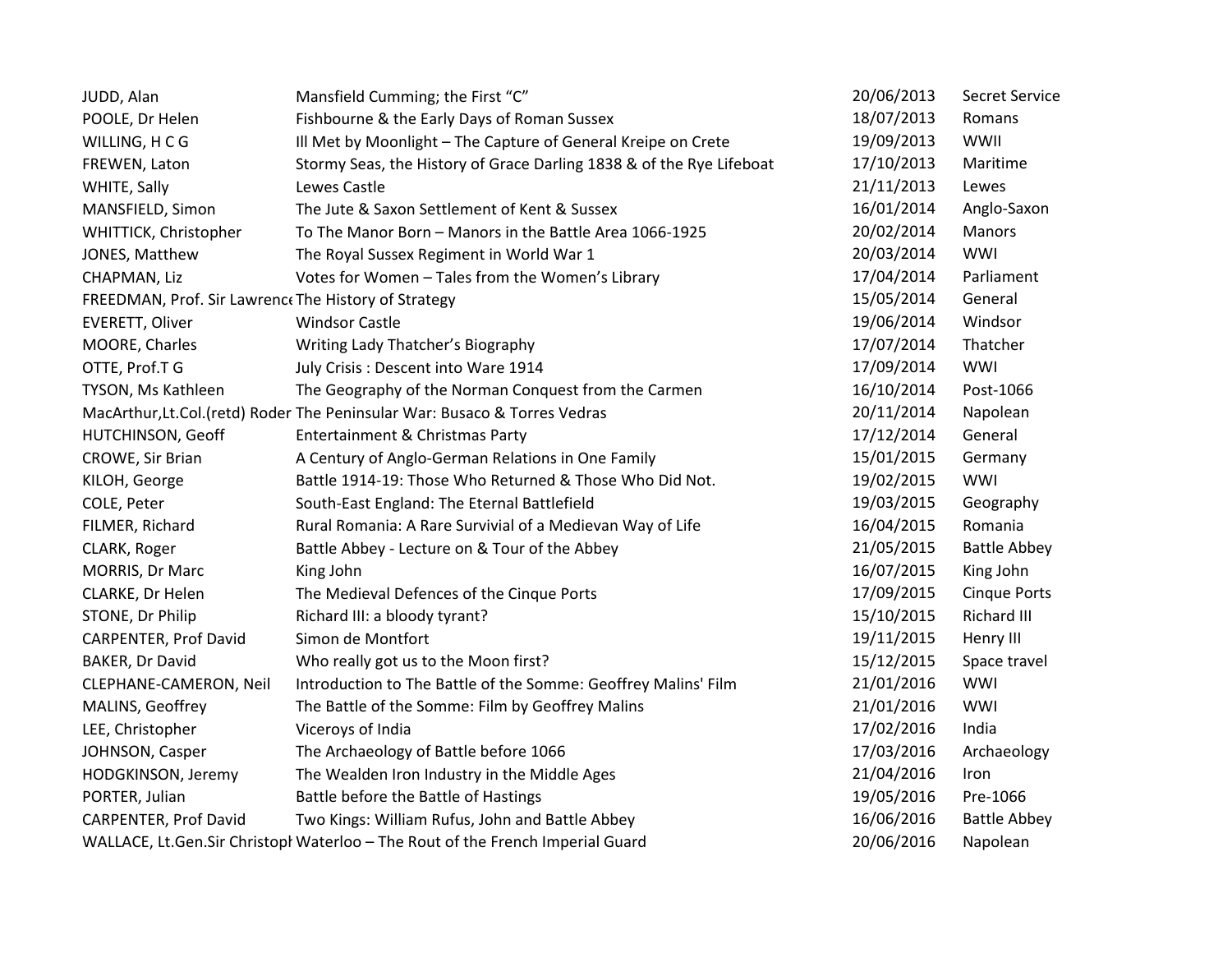| MARTIN, David           | Battle High Street Inside and Out                                             | 21/07/2016 | Architecture         |
|-------------------------|-------------------------------------------------------------------------------|------------|----------------------|
| RICHARDSON, Dr Ruth     | Dickens and the Workhouse                                                     | 15/09/2016 | Poor Law             |
| WILLING, HCG            | The Battle of Hastings- 950 <sup>th</sup> Anniversary lecture                 | 13/10/2016 | <b>Battle</b>        |
| BLOOM, Prof Clive       | Battle in Revolt                                                              | 17/11/2016 | <b>Battle Town</b>   |
| GRAY, Frank             | Sussex on Film: Films from Screen Archive South East                          | 15/12/2016 | Film                 |
| CLEPHANE-CAMERON, Neil  | John Thomas Matthewson (c.1822-1887)                                          | 19/01/2017 | Reformers            |
| FOORD, Dr Keith         | The Life of General the Hon. James Murray 1721-1794                           | 19/01/2017 | <b>Beauport Park</b> |
| HALL, Adrian            | James Gutsell and John Pearson                                                | 19/01/2017 | Gutsell              |
| KILOH, George           | Battle's only resident King                                                   | 19/01/2017 | <b>Battle Town</b>   |
| CROOK, Dr John          | William Walker: How a deep sea diver saved Winchester Cathedral               | 06/02/2017 | Churches             |
| MOORE, Charlotte        | Ben Leigh Smith: Polar explorer of East Sussex                                | 15/03/2017 | Leigh Smith          |
| JUDD, Alan              | Secret Service in England from the Tudors to 2017                             | 20/04/2017 | Secret Service       |
| HARDING, Prof Vanessa   | The New Churchyard and Burial in Early Modern London                          | 17/05/2017 | London               |
| HUTCHINSON, Dr Robert   | Mad Bad and Dangerous: the decline and fall of Henry VIII                     | 15/06/2017 | Henry VIII           |
| JAMES, Prof Frank       | Michael Faraday and His Influence                                             | 20/07/2017 | Science              |
| PHILLIPS, Barnaby       | Another Man's War: The Story of a Burma Boy in Britain's forgotten Army       | 21/09/2017 | <b>Burma</b>         |
| PORTER, Roy             | The History of Dover Castle                                                   | 19/10/2017 | Dover                |
| CARPENTER, Prof David   | Henry III and Battle Abbey                                                    | 16/11/2017 | Henry III            |
| McDONALD, Tim           | <b>Twelfth Night</b>                                                          | 14/12/2017 | General              |
| BEW, Prof John          | Citizen Clem                                                                  | 15/12/2017 | Attlee               |
| <b>BORMAN, Dr Tracy</b> | The Private Lives of the Tudors                                               | 18/12/2017 | Tudors               |
| DOHERTY, Gina           | Sheila-Kaye Smith                                                             | 18/01/2018 | Writers              |
| HALL, Adrian            | Battle and the English Civil War                                              | 18/01/2018 | Civil War            |
| KILOH, George           | <b>Sir Francis Ronalds</b>                                                    | 18/01/2018 | Science              |
| WILKINSON, Prof Louise  | The forgotten Princesses of Edward I                                          | 15/02/2018 | Edward I             |
| WILLING, Hugh           | The 'Black Craft' - The Royal Nay's West African Preventative Squadron vs. Sl | 22/03/2018 | Slavery              |
| McCOOGY, Chris          | Tales, Titbits and Trivia of Kent and Sussex                                  | 19/04/2018 | Sussex               |
| DOUGLAS-Smith, Kay      | From the Dungheap to the Stars: A History of Early Gunpowder                  | 17/05/2018 | Gunpowder            |
| CORRIGAN, Imogen        | Henry the Navigator                                                           | 21/06/2018 | Maritime             |
| GOODWIN, George         | Benjamin Franklin in London: The British Life of an American Founding Fathe   | 19/07/2018 | <b>USA</b>           |
| KILOH, George           | Chairman's Report 2017-2018                                                   | 30/08/2018 | <b>BDHS</b>          |
| FOORD, Dr Keith         | BDHS Research Group 2017-18                                                   | 31/08/2018 | <b>BDHS</b>          |
| RICHARDSON, Ruth        | The Making of Gray's Anatomy                                                  | 20/09/2018 | Anatomy              |
| OLIVER, Tom             | Capability Brown                                                              | 13/12/2018 | Gardens              |
|                         |                                                                               |            |                      |